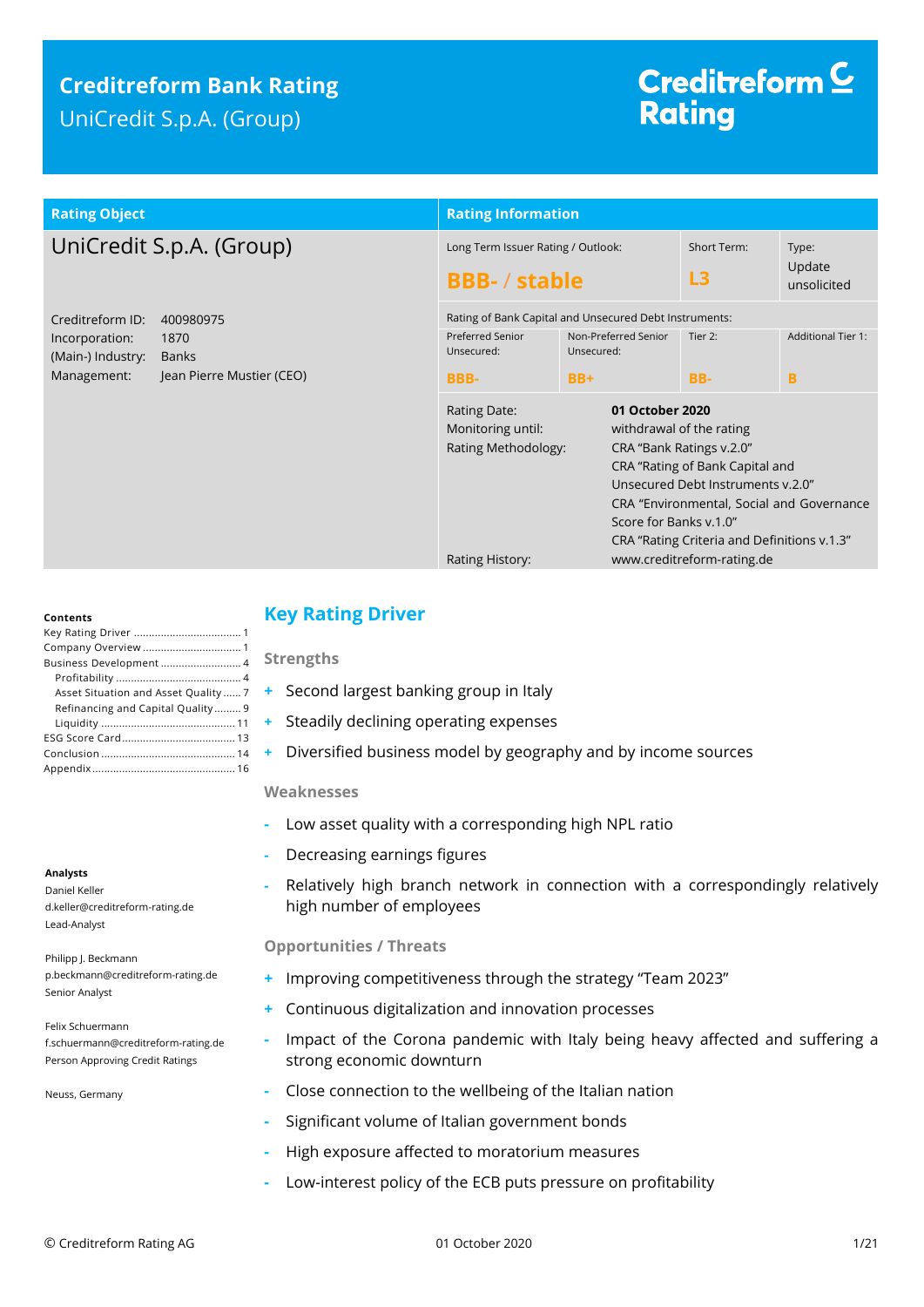## **Company Overview**

UniCredit S.p.A. (hereafter UniCredit) is headquartered in Milan and is the second largest bank in Italy in terms of total assets. In addition, UniCredit belongs to the list of global systemically important banks and must therefore fulfill special regulatory requirements. The historical origin of the bank goes back to the year 1870. With 83,685 employees (full time equivalent as of 03.06.2020) and 3,639 branches (64% located in Italy), the Group serves approximately 16 million customers and had total assets of €892 billion as of June 2020.

UniCredit operates primarily in 13 countries in Central and Eastern Europe as well as in 18 other countries worldwide. As a commercial bank, UniCredit is divided into the following 7 business segments: Commercial Banking Italy, Commercial Banking Germany, Commercial Banking Austria, Central Eastern Europe, Corporate & Investment Banking, Group Corporate Center and Non-Core. By far the most important segment, accounting for 38% of operating income, is Commercial Banking Italy, which focuses on private and business customers (excluding large and multinational companies) in Italy. By contrast, Central Eastern Europe covers primarily UniCredit's operations in 12 Central and Eastern European countries, contributing 22.5% to the Group's operating income. The Corporate & Investment Banking segment manages large and multinational corporations and institutional investors in over 32 countries with investment banking services, contributing approximately 20.7% to the operating income in 2019. Group Corporate Center is the management segment of UniCredit, which is charged with the management, support, optimization and control of the Group as a whole. The Non-Core business segment, on the other hand, includes assets with a poor risk profile and assets that are no longer consistent with UniCredit's strategic focus. The two latter segments posted an operating loss in the fiscal year 2019 due to the nature of its business purpose.

UniCredit is currently pursuing its Team 23 strategy, which is based on the following four strategic pillars: Grow and strengthen client franchise, Transform and maximize productivity, Disciplined risk management & controls, and Capital and balance sheet management. As a result of its strategy, UniCredit expects among others to reach a better customer satisfaction and service quality, reduced costs and operating risk, the run down of its Non Core portfolio by end of 2021 as well as an overall €16 billion value creation for shareholders over the planed horizon until 2023. However, due the impact of the Corona pandemic UniCredit considers the financial objectives of Team 23 as no longer valid anymore referring up to 2021. Instead of, UniCredit intends to update its strategic plan by the end of this year.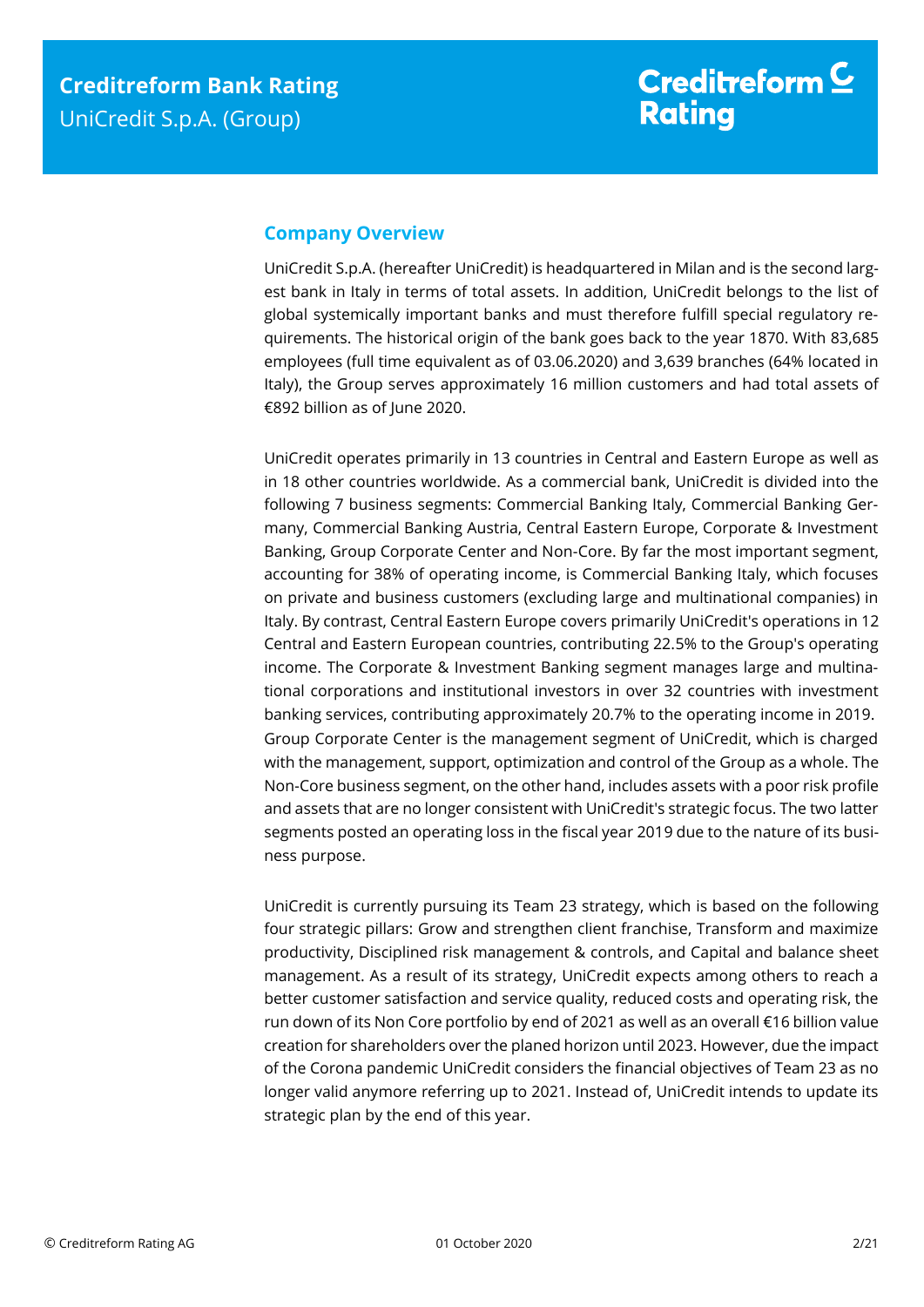Considering the major developments in 2019 and the first half-year 2020, UniCredit performed the following transactions:

First, UniCredit conducted the reduction of its holding in Yapi Ve Kredi Bankasi A.Ş (Turkey) as part of its simplifying its shareholdings strategy. The execution envisaged two transaction to reduce the Group's stake in Yapi Kredi Bank (YKB) from initial 40.95% to 20%. The first transaction of the sale of 9.02% of the stake was closed during the first quarter 2020 and generated a loss of €677 million. The second part of the transaction took place on 5 February 2020, whereby UniCredit sold 11.93% of YKB to institutional investors and generated thereby an additional loss of about €906 million. Overall, UniCredit generated through the sale of its participation in YKB a loss of about €1.57 billion, mostly due to the revaluation of foreign exchange reserves. As a result of the transaction, UniCredit applies with regard to the participation of YKB the equity method starting from the first quarter 2020.

Second, UniCredit sold its whole stake of about 35% of FinecoBank S.p.A. in 2019 and generated thereby a profit of about €1.3 billion after taxes. In addition, UniCredit sold its total stake held in Mediobanca S.p.A. equal to 8.4% in 2019 and recorded a loss on disposal of about €16 million. Furthermore, UniCredit sold the Ocean Breeze Energy GmbH (German Wind Farm) with an overall loss of €-339 million.

Finally, UniCredit sold non-performing loans with a total legal claim value, gross of write-downs and write-offs mainly, of more than €7 billion in 2019 and was thereby able to further reduce its non-performing loan portfolio significantly.

UniCredit is a public listed company with a free float of 100% of the shares outstanding and there are no controlling shareholders or shareholders' agreements. The most significant shareholders of UniCredit with each about 5% of the shares are the BlackRock Group and the Capital Research and Management Company. The shareholder composition of UniCredit is as follows:



Chart 1: Structure of UniCredit's Shareholder as of July 2020. | Source: Website of UniCredit S.p.A. (Group)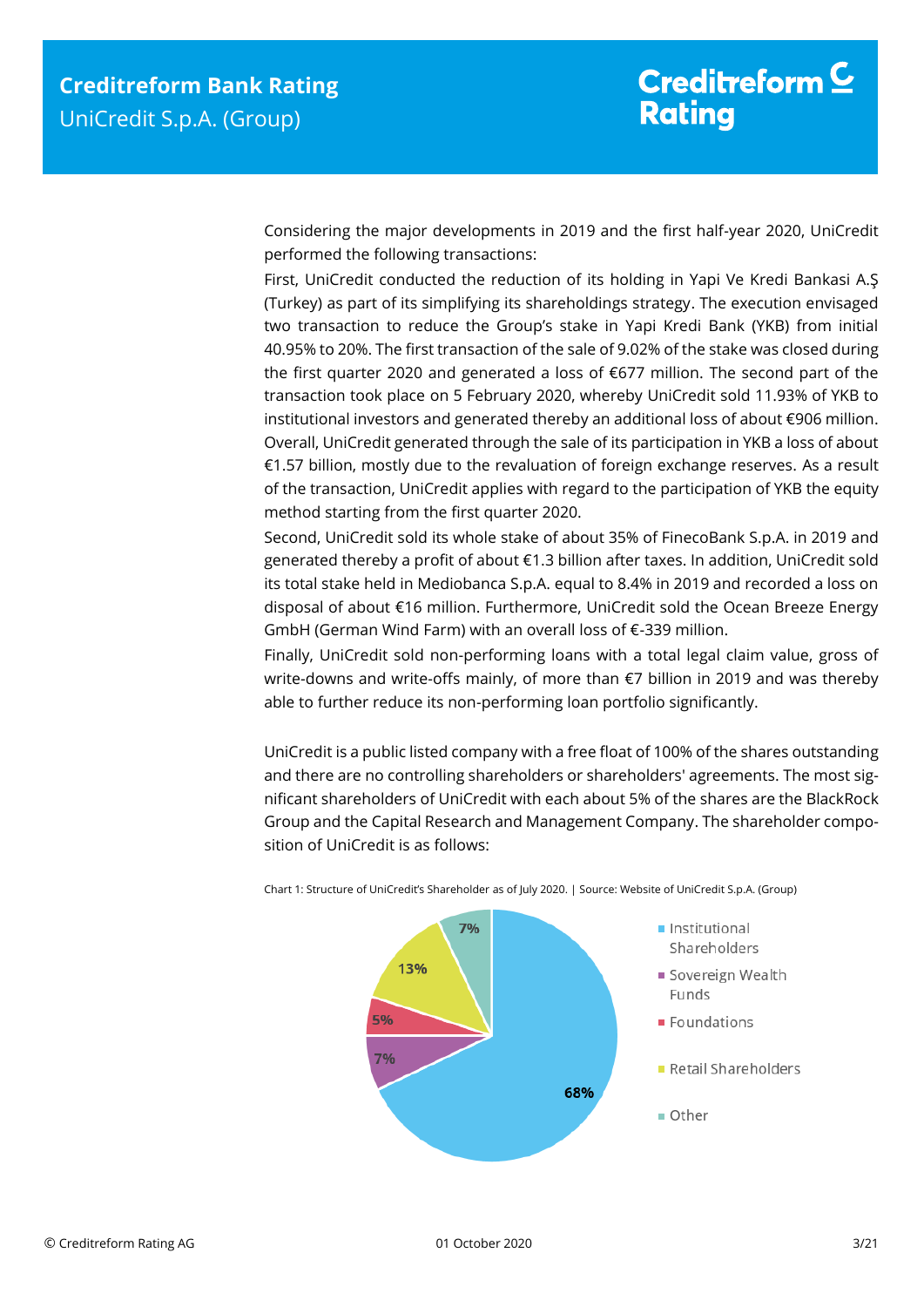# Creditreform  $\subseteq$ **Rating**

## <span id="page-3-0"></span>**Business Development**

## <span id="page-3-1"></span>**Profitability**

UniCredit's operating income amounted to €20.2 billion in 2019, remaining almost unchanged year-over-year. See Chart 2 for the contribution of each business segment (exkl. Non-Core and Groupe Corporate Centre) to the Group's operating income.

Chart 2: Contribution of each business segment to UniCredit's operating income in 2019 | Source: Annual Report of UniCredit S.p.A. (Group)



Net interest income is one of the two major sources of income and contributed about 50% to the operating income, however decreasing by 4.5% compared to the previous year (€479 million) as a result of a reduced customer loans, lower interest rates and a negative effect in relation with interest hedging. Fees and commissions accounted for 31.2% of operating income, decreasing by 3.5% year-over-year (€233 million), primarily due to the inclusion of some expenses for payment services and cards, which were previously addresses to the item other administrative expenses. Without this technical change, UniCredit would present only a very slight decline in its position of net fee and commission income. At 6.2%, net trading income contributed the lowest share of the typical three main drivers of operating income, however increasing by 28.5% in comparison to the previous year (€279 million). This increase is primarily attributable to improvement of the market environment, which lead among others to gains from investment portfolio and certificates and their derivatives

Operating expenses amounted to  $E$ 13.4 billion in 2019, decreasing by 3.9% in a yearover-year comparison (€561 million). Personnel expenses accounted for 47.4% of total expenses in 2019, increasing by 3.7% YOY (€238 million) driven by expenses in relation with leaving incentives, which amounted to €688 million in 2019 (2018: €248 million). In fact, UniCredit reduced its expenses for wages and salaries by about €100 million as the bank reduced its workforce by about 1,416 FTE's year-over-year. Thus, we expect a further reduction of personnel expense in the upcoming years.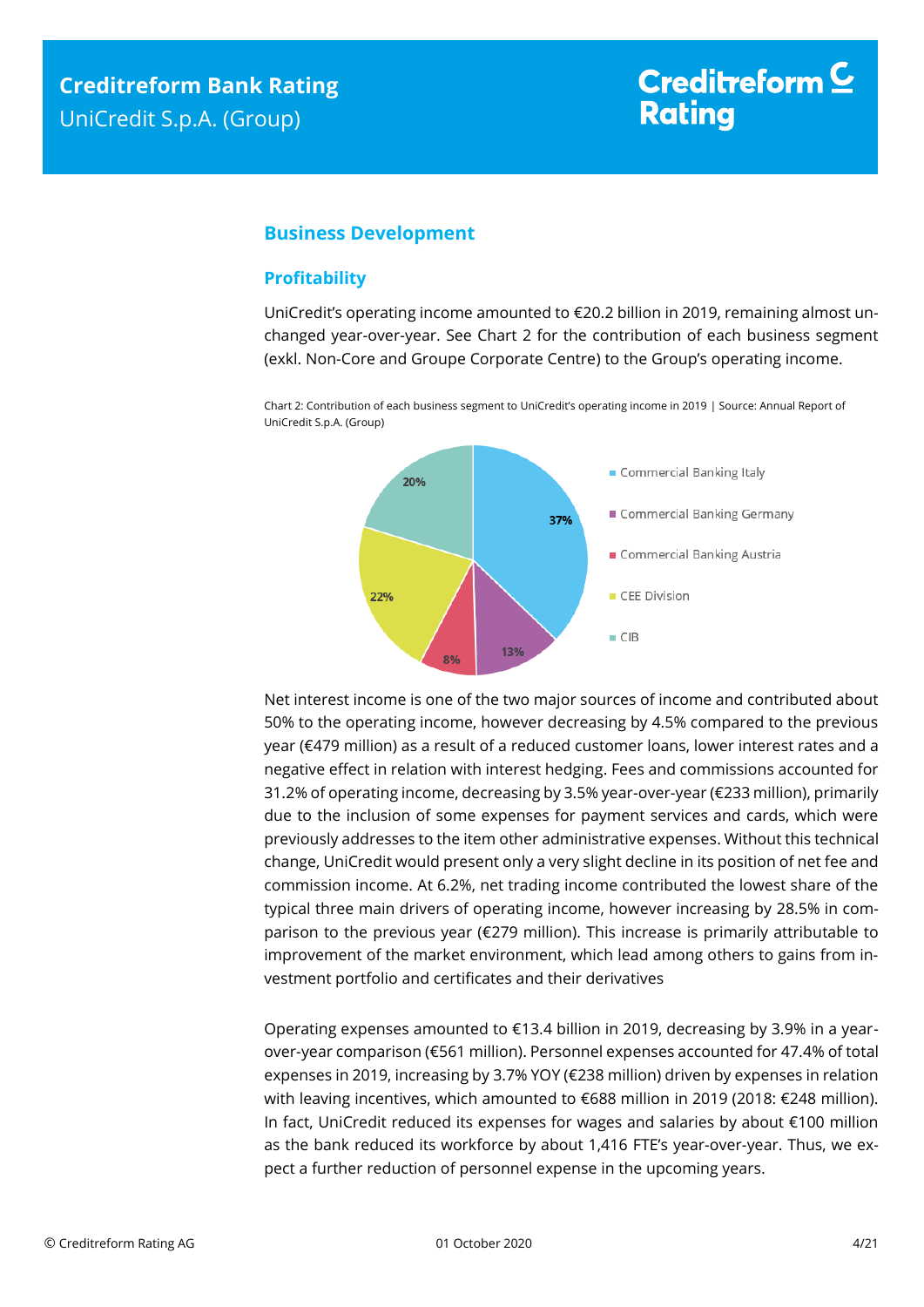The exceptional increase in personnel expense in 2016 is related to a payment obligation in connection with the pension entitlements of employees of the subsidiary UniCredit Bank Austria AG. The background is the transfer of occupational pension rights from UniCredit Bank Austria AG to the state pension system of Austria. The increase in the item depreciation and amortization has the following three reasons. On one hand, UniCredit recorded a €344 million impairment loss in relation to leased assets recognition (application of 6th update of the Banca d'Italia Circular 262). On the other hand, the bank recorded a  $\epsilon$ 315 million write-down on its disposed entity Ocean Breeze Energy GmbH. Moreover, UniCredit recorded a write-down of €228 million related to tangible assets of Capital Dev S.p.A. due to worsened economic conditions.

UniCredit's operating net profit amounted to €3.491 billion in 2019, decreasing by 19.5% in comparison to the previous year ( $\epsilon$ 849 million). However, the negative development is due to higher impairments on customer loans in 2019 in comparison to 2018. UniCredit increased its write-downs on customer loans by about €769 million year-over-year due to higher Non Core credit exposures loan loss provisions (€1,049 million) relating to the update of the rundown strategy. This corresponds to cost of risk of about 81 bp. By contrast, UniCredit recorded a positive income tax line in 2018 whereby the bank benefitted from an extraordinary affect arising from the first time adoption of IFRS 9 in relation to loan loss provisions. Considering the extraordinary asset write-downs in 2016, UniCredit reported €8.1 billion from loan loss provisions and €2.1 billion for integration costs in particular due to employee settlements following its new strategy. The sale of UniCredit's participation in FinecoBanca S.p.A. is accounted under the discontinued operations.

Considering the current Corona pandemic impact and UniCredit's half-year 2020 results, the Group reports a tremendous net loss of about €2.3 billion (H1-2019: €3 billion net profit). The negative result has three major driver. First, UniCredit almost doubled its net write-downs/loss provisions on loans to €2.2 bn (thereof €1.2 bn related to additional loan loss provision due to the Corona pandemic). Second, the Group reported €1.35 bn costs related to the severance for the personnel in Italy following the Team 23 strategy. Third, UniCredit reported negative net income from investments of about €1.35 bn (mostly related to aforementioned disposal of Yapi Bank). These factors are accompanied by a lower operating income from interests (€157 mn - due to lower interest rates and the run-down of the NPL stock) and from trading (€254 mn – due to decreased clients activities) in comparison to the first half-year 2019. Moreover, the Group displays an annualized cost of risk ratio of 92bps as of June 2020. However, the Group reports a FY2020 target of about 100-120 bps with regard to cost of risk and a FY2021 target of about 70-90 bps.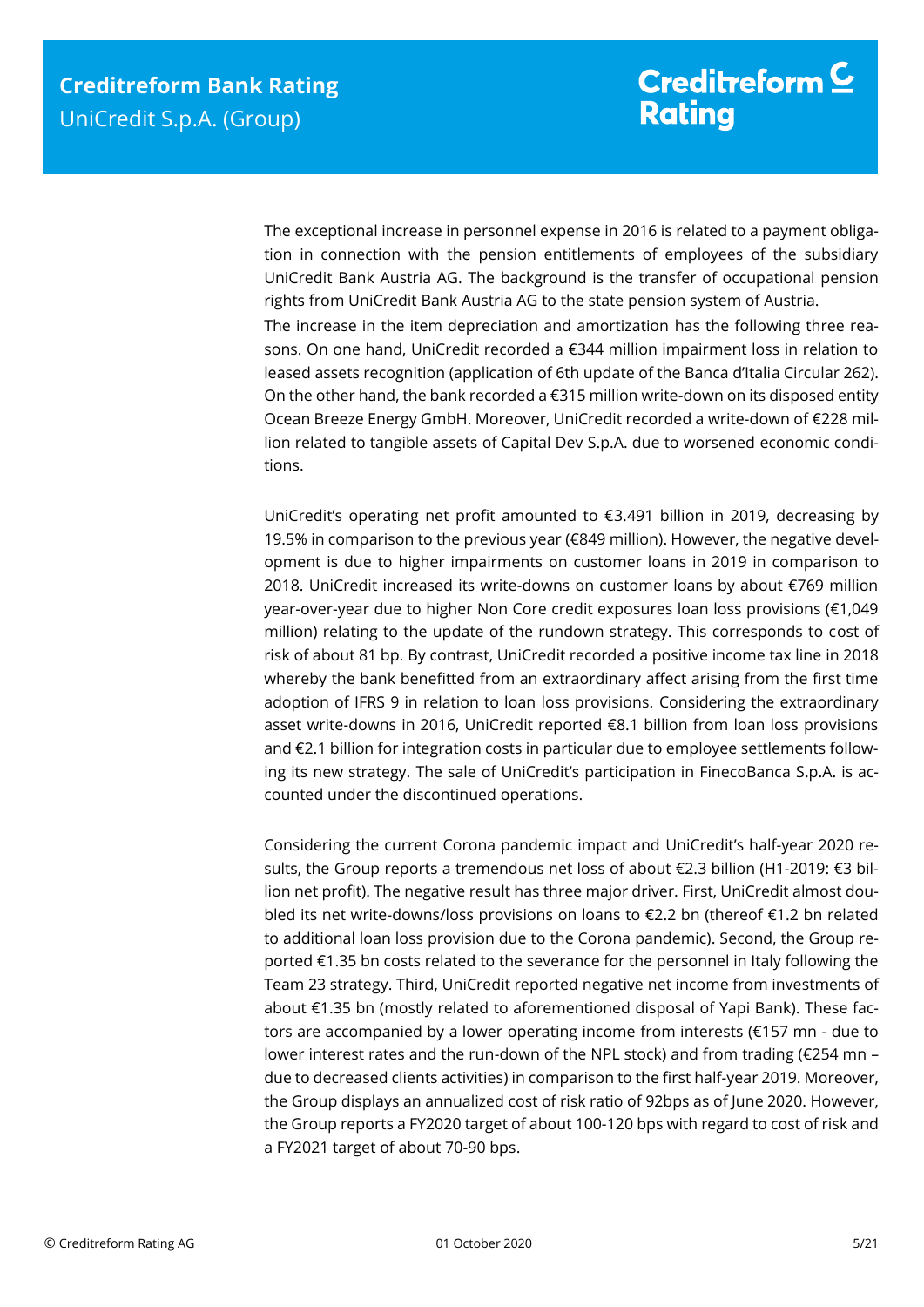Up to now, we have no information and are not confident that UniCredit is able to reach a positive net profit by the end of the year 2020. However, UniCredit announced to be able to reach 75-80% of the targeted net profit for 2021, which was set to be between €3 billion and €3.5 billion.

A detailed group income statement for the years of 2016 through 2019 can be found in Figure 1 below:

| <b>Income Statement</b>                                                                                                                                                       | 2016               | 2017                 | 2018                  | %                    | 2019                 |
|-------------------------------------------------------------------------------------------------------------------------------------------------------------------------------|--------------------|----------------------|-----------------------|----------------------|----------------------|
| Income ( $\epsilon$ 000)                                                                                                                                                      |                    |                      |                       |                      |                      |
| Net Interest Income                                                                                                                                                           | 10.307.011         | 10.298.061           | 10.751.000            | $-4,5$               | 10.272.000           |
| Net Fee & Commission Income                                                                                                                                                   | 5.585.232          | 6.392.425            | 6.551.000             | $-3,6$               | 6.318.000            |
| Net Insurance Income                                                                                                                                                          |                    |                      |                       | ÷,                   |                      |
| Net Trading Income                                                                                                                                                            | 1.759.330          | 1.140.735            | 978.000               | $+28,5$              | 1.257.000            |
| <b>Equity Accounted Results</b>                                                                                                                                               | 97.209             | 576.326              | $-97.000$             | $\le -100$           | 316.000              |
| Dividends from Equity Instruments                                                                                                                                             | 405.223            | 314.807              | 413.000               | $-28,6$              | 295.000              |
| Other Income                                                                                                                                                                  | 1.865.021          | 1.779.437            | 1.630.000             | $+11,0$              | 1.810.000            |
| <b>Operating Income</b>                                                                                                                                                       | 20.019.026         | 20.501.791           | 20.226.000            | $+0,2$               | 20.268.000           |
| Expenses (€000)                                                                                                                                                               |                    |                      |                       |                      |                      |
| Depreciation and Amortisation                                                                                                                                                 | 1.540.489          | 1.167.063            | 1.053.000             | $> +100$             | 2.171.000            |
| Personnel Expense                                                                                                                                                             | 9.315.458          | 6.930.132            | 6.350.000             | $+3,7$               | 6.588.000            |
| Tech & Communications Expense                                                                                                                                                 | 1.579.746          | 1.334.956            | 1.201.000             | $-13,2$              | 1.043.000            |
| Marketing and Promotion Expense                                                                                                                                               | 281.016            | 248.959              | 190.000               | $-18,4$              | 155.000              |
| <b>Other Provisions</b>                                                                                                                                                       | 964.376            | 508.576              | 1.516.000             | $-93,2$              | 103.000              |
| Other Expense                                                                                                                                                                 | 5.027.603          | 4.299.631            | 4.142.000             | $-7,5$               | 3.831.000            |
| <b>Operating Expense</b>                                                                                                                                                      | 18.708.688         | 14.489.317           | 14.452.000            | $-3,9$               | 13.891.000           |
| Operating Profit & Impairment (€000)                                                                                                                                          |                    |                      |                       |                      |                      |
| <b>Pre-impairment Operating Profit</b>                                                                                                                                        | 1.310.338          | 6.012.474            | 5.774.000             | $+10,4$              | 6.377.000            |
| Asset Writedowns                                                                                                                                                              | 13.051.031         | 2.412.669            | 2.674.000             | $+30,5$              | 3.489.000            |
| Net Income (€000)                                                                                                                                                             |                    |                      |                       |                      |                      |
| Non-Recurring Income                                                                                                                                                          | 495.837            | 99.835               | 591.000               | $-77,5$              | 133.000              |
| Non-Recurring Expense                                                                                                                                                         |                    |                      |                       |                      |                      |
| <b>Pre-tax Profit</b>                                                                                                                                                         | $-11.244.856$      | 3.699.640            | 3.691.000             | $-18,2$              | 3.021.000            |
| Income Tax Expense<br><b>Discontinued Operations</b>                                                                                                                          | 711.568<br>630.111 | 595.662<br>2.681.598 | $-523.000$<br>126.000 | $< -100$<br>$> +100$ | 862.000<br>1.332.000 |
| Net Profit (€000)                                                                                                                                                             | $-11.326.313$      | 5.785.576            | 4.340.000             | $-19,6$              | 3.491.000            |
| Attributable to minority interest (non-controlling interest)                                                                                                                  | 463.781            | 312.501              | 233.000               | $-49,4$              | 118.000              |
| Attributable to owners of the parent                                                                                                                                          | -11.790.094        | 5.473.075            | 4.107.000             | $-17,9$              | 3.373.000            |
| Due to UniCredit's decreased net profit following the higher write-downs on customer                                                                                          |                    |                      |                       |                      |                      |
| loans in 2019, UniCredit's earnings ratios worsened in comparison to the previous                                                                                             |                    |                      |                       |                      |                      |
| year. Overall, UniCredit reports earnings figures, which are less favorable than the av-                                                                                      |                    |                      |                       |                      |                      |
| erage of the peer group. The values for ROAA, ROAE and RoRWA as well as these fig-                                                                                            |                    |                      |                       |                      |                      |
| ures before taxes decreased significantly in a year-over-year comparison due to the                                                                                           |                    |                      |                       |                      |                      |
| increased asset write-downs. However, UniCredit reports favorable cost to income ra-                                                                                          |                    |                      |                       |                      |                      |
| tios, which are not affected by the asset write-downs and exceed the average of the                                                                                           |                    |                      |                       |                      |                      |
|                                                                                                                                                                               |                    |                      |                       |                      |                      |
| peer group slightly. By contrast, the Group's net interest margin is in line with the peer<br>group and stable over the previous years.                                       |                    |                      |                       |                      |                      |
|                                                                                                                                                                               |                    |                      |                       |                      |                      |
| Overall, UniCredit's earnings figures worsened over the past years due to its relatively<br>high customer loans impairments. However, considering the development in 2020, we |                    |                      |                       |                      |                      |
|                                                                                                                                                                               |                    |                      |                       |                      |                      |

Figure 1: Group income statement | Source: eValueRate / CRA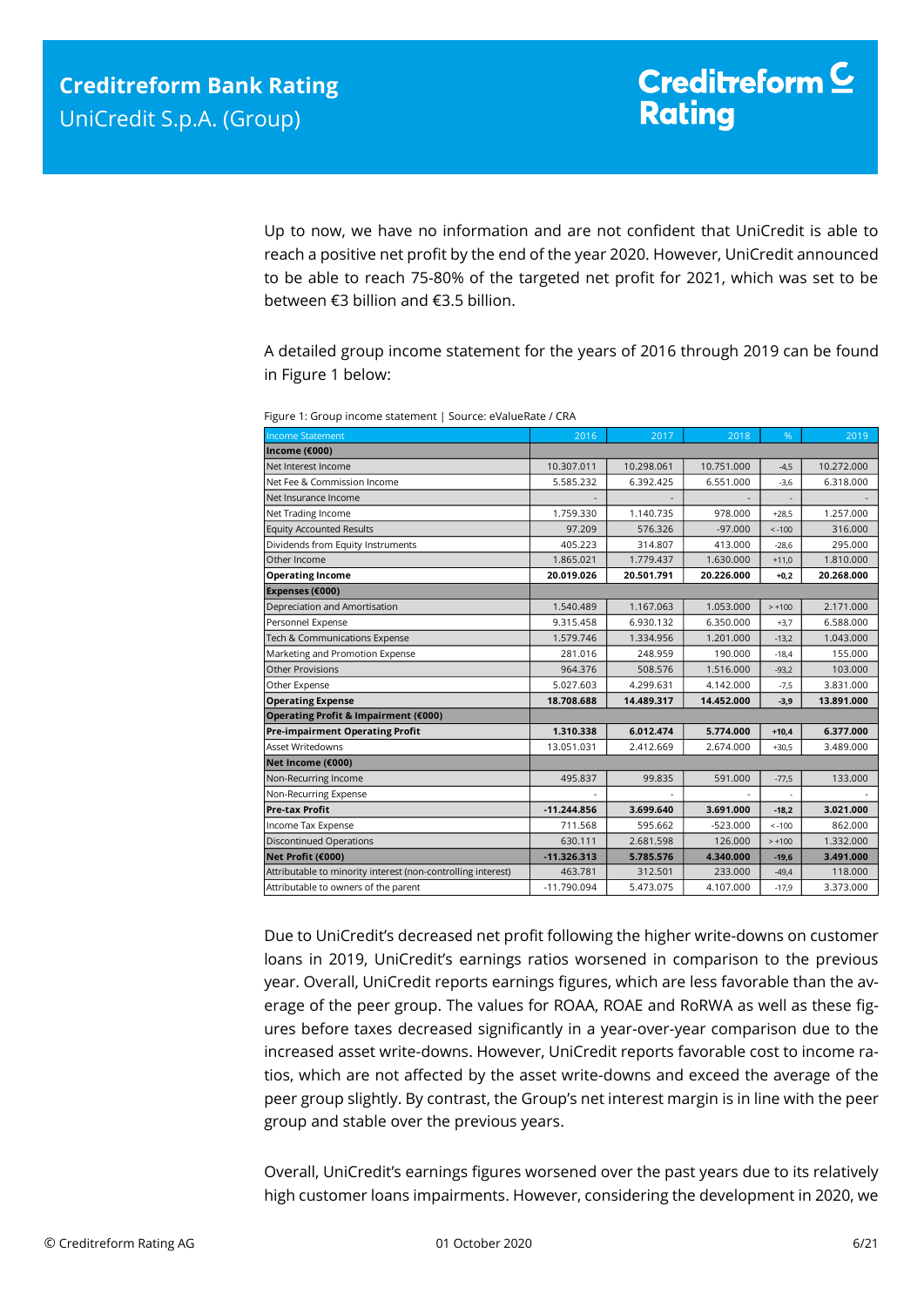expect a further strong decline of UniCredit's profitability due to increasing loan loss provisions following the Corona pandemic as well as due to the aforementioned oneoff effects related to the Yapi Bank and the severance for the personnel in Italy. Thus, as a negative result for 2020 cannot be ruled out, we expect significant lower earnings ratios for 2020. In addition, even in 2021 UniCredit is likely to be not able to reach its level of profitability as of 2019.

A detailed overview of the income ratios for the years of 2016 through 2019 can be found in Figure 2 below:

| Income Ratios (%)                                     | 2016     | 2017  | 2018  | .96     | 2019  |
|-------------------------------------------------------|----------|-------|-------|---------|-------|
| Cost Income Ratio (CIR)                               | 93,45    | 70.67 | 71,45 | $-2,92$ | 68,54 |
| Cost Income Ratio ex. Trading (CIRex)                 | 102.46   | 74.84 | 75,08 | $-2,01$ | 73,07 |
| Return on Assets (ROA)                                | $-1,32$  | 0,69  | 0,52  | $-0,11$ | 0,41  |
| Return on Equity (ROE)                                | $-26,23$ | 9,61  | 7,57  | $-1,92$ | 5,65  |
| Return on Assets before Taxes (ROAbT)                 | $-1,31$  | 0.44  | 0,44  | $-0,09$ | 0,35  |
| Return on Equity before Taxes (ROEbT)                 | $-26,04$ | 6,14  | 6.44  | $-1,55$ | 4,89  |
| Return on Risk-Weighted Assets (RORWA)                | $-2,93$  | 1,62  | 1,17  | $-0,25$ | 0,92  |
| Return on Risk-Weighted Assets before Taxes (RORWAbT) | $-2,90$  | 1.04  | 1.00  | $-0,20$ | 0,80  |
| Net Interest Margin (NIM)                             | 1,57     | 1,44  | 1,48  | $-0,07$ | 1,42  |
| Pre-Impairment Operating Profit / Assets              | 0,15     | 0.72  | 0.69  | $+0,05$ | 0,75  |
| Cost of Funds (COF)                                   | 0,75     | 0,59  | 0,58  | $+0,01$ | 0,59  |
| Change in %- Points                                   |          |       |       |         |       |

Figure 2: Group key earnings figures| Source: eValueRate / CRA

# <span id="page-6-0"></span>**Asset Situation and Asset Quality**

UniCredit's financial assets accounted for 95% of total assets in 2019, increasing by 2.8% in a year-over-year comparison (€22.7 billion). Net loans to customers (excl. repos) represent the largest share of financial assets, accounting for 52.6%, and decreasing by 2% YOY (€9 billion). The negative development is due to decreased lending activities in Italy and the Corporate and Investment Banking segment, which could not be offset by increased lending in Germany and the CEE Division. Total securities as the second largest asset represent 20% of financial assets of UniCredit, decreasing by 3.4% YOY (€5.8 billion). The decrease is primarily due to decreased debt securities of public sector entities (€15 billion) which were partially offset by debt securities of banks. In general, UniCredit's item of debt securities consists primarily of Italian government debt securities (about €57 billion of direct exposure), which shows the close connection to the Italian state. The increase in UniCredit's Cash and Balances with Central Banks is a result of an increase in the banks compulsory reserve, whereas the actual cash deposits at central banks decreased. The item of Other Financial Assets consists primarily of reverse repurchase loans with customers.

Following the Corona pandemic impact as of the first half year 2020, UniCredit reports a decrease in its loan business (excl. repos) over all segments except in Germany. In addition, the Group used the favorable TLTRO III funding to increase its loans to banks. As of 30 June 2020, UniCredit's total volume of exposures affected by moratorium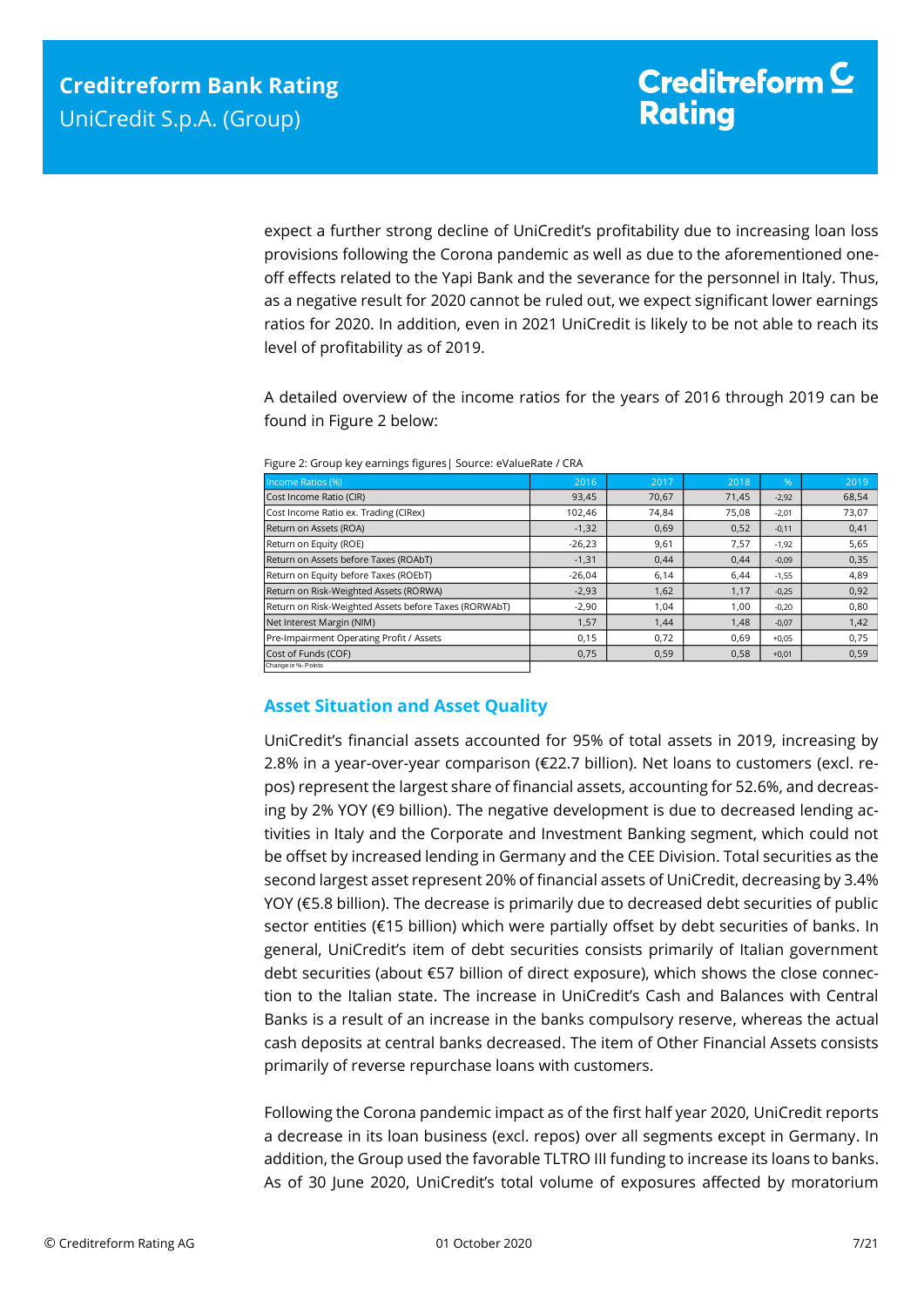measures amounted to €35 billion while state guaranteed loans amounted to about €7 billion.

A detailed look at the development of the asset side of the balance sheet for the years of 2016 through 2019 can be taken in Figure 3 below:

|                                       | $20.500$ . Beterophile in a spectral boarder et alachace $\ell$ |             |             |         |             |  |  |
|---------------------------------------|-----------------------------------------------------------------|-------------|-------------|---------|-------------|--|--|
| Assets (€000)                         | 2016                                                            | 2017        | 2018        | $\%$    | 2019        |  |  |
| Cash and Balances with Central Banks  | 36.498.892                                                      | 89.718.940  | 43.114.000  | $+31,0$ | 56.467.000  |  |  |
| Net Loans to Banks                    | 30.125.841                                                      | 20.573.426  | 28.243.000  | $+1,5$  | 28.661.000  |  |  |
| Net Loans to Customers                | 417.868.403                                                     | 421.846.292 | 437.900.000 | $-2,1$  | 428.862.000 |  |  |
| <b>Total Securities</b>               | 184.085.000                                                     | 172.367.952 | 168.935.000 | $-3,4$  | 163.133.000 |  |  |
| <b>Total Derivative Assets</b>        | 53.098.839                                                      | 40.445.089  | 39.273.000  | $+11,0$ | 43.581.000  |  |  |
| Other Financial Assets                | 48.664.024                                                      | 51.064.409  | 74.375.000  | $+26,2$ | 93.876.000  |  |  |
| <b>Financial Assets</b>               | 770.340.999                                                     | 796.016.108 | 791.840.000 | $+2,9$  | 814.580.000 |  |  |
| <b>Equity Accounted Investments</b>   | 6.158.551                                                       | 6.212.142   | 5.502.000   | $-13,0$ | 4.787.000   |  |  |
| Other Investments                     |                                                                 |             |             | ٠       |             |  |  |
| <b>Insurance Assets</b>               |                                                                 |             |             | $\sim$  |             |  |  |
| Non-current Assets & Discontinued Ops | 45.853.911                                                      | 1.110.960   | 2.241.000   | $+12,1$ | 2.512.000   |  |  |
| Tangible and Intangible Assets        | 12.282.938                                                      | 11.834.598  | 12.311.000  | $+12,9$ | 13.897.000  |  |  |
| <b>Tax Assets</b>                     | 15.161.189                                                      | 12.658.279  | 12.944.000  | $-0,2$  | 12.922.000  |  |  |
| <b>Total Other Assets</b>             | 9.735.186                                                       | 8.957.637   | 7.334.000   | $-5,2$  | 6.949.000   |  |  |
| <b>Total Assets</b>                   | 859.532.774                                                     | 836.789.724 | 832.172.000 | $+2,8$  | 855.647.000 |  |  |

Figure 3: Development of assets| Source: eValueRate / CRA

Although UniCredits's NPL ratio improved markedly in the past years as well as in a year-over-year comparison (2.8 percentage points), it is still at a relatively high level. In addition, the groups NPL ratio is significantly worse than that of the peer group. However, UniCredit accomplished a further reduction of its gross non-performing exposure by about €12.9 billion YOY to a year-end 2019 amount of about €25.2 billion (€23.6 bn as of June 2020). The net non-performing exposure (stage 3) of UniCredit is at year-end 2019 at about €8.8 billion (stable as of June 2020), which corresponds to a year-over-year reduction of about €6.2 billion. We acknowledge and appreciate this clearly positive development with regard to UniCredit's quality of assets, which shows the banks clear approach to reduce its bad assets according to its strategy.

In addition, the Group's potential problem loans (represented by stage 2 loans) over net loans to customer ratio remained stable, but is clearly worse than the ones of the peer group. UniCredit's NPL/RWA ratio has improved equivalent to its NPL ratio, but is still considerably worse than the average of the peer group. By contrast, UniCredit's reserve/NPL ratio is higher than the average of the peer group and shows UniCredits`s prudent approach in this regard. The groups RWA/assets ratio, however, remained year-over-year roughly unchanged at a relatively high level in comparison to the peer group. Thus, the Group's assets are subject to a significantly higher risk with less leeway to increase. However, as of June 2020, UniCredit accomplished a reduction of its RWA ratio to 39.2% due to a reduction of its credit risk, which is mainly the result of the disposal of Yapi Bank (release of €20 bn RWA).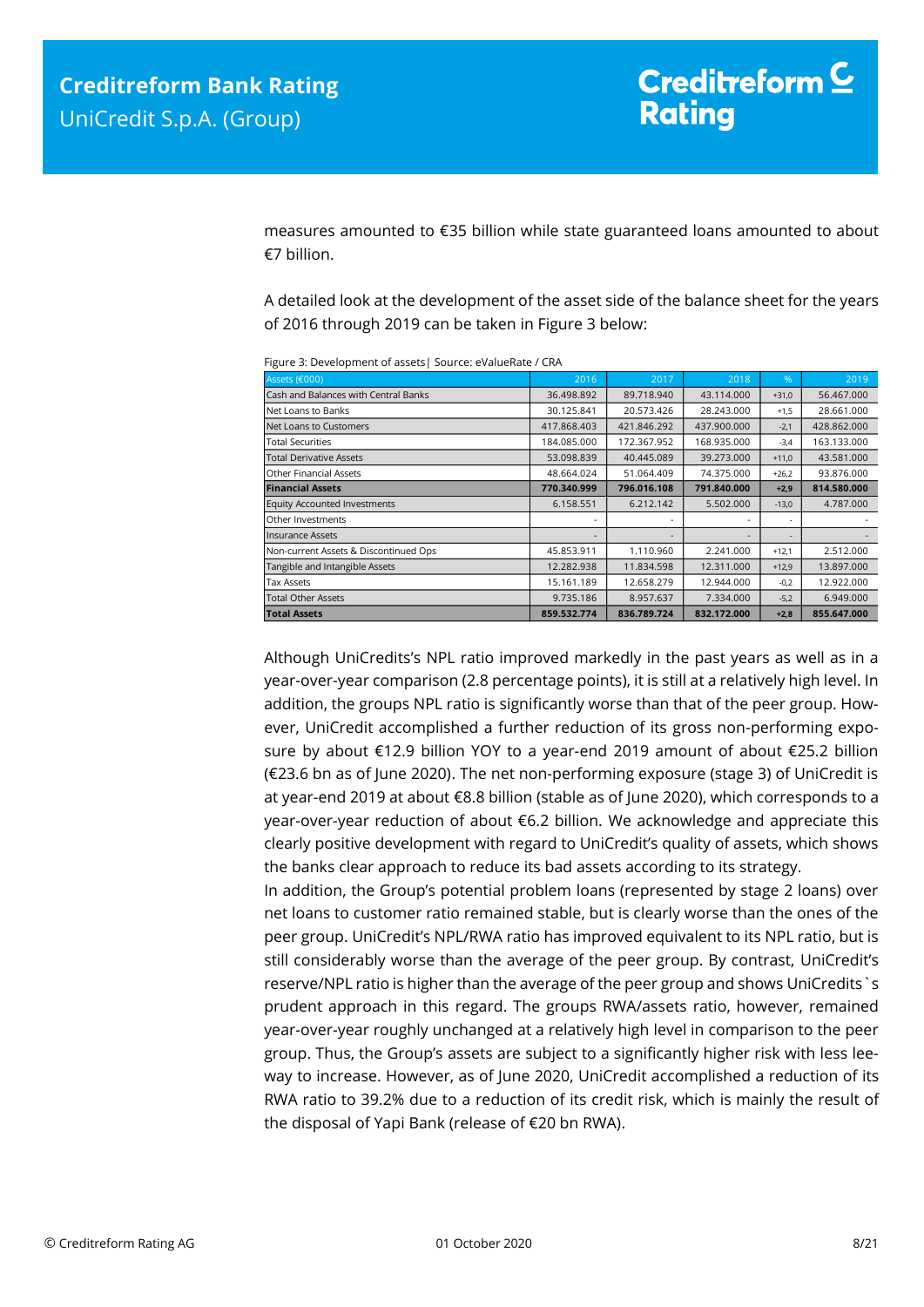Overall, UniCredit's asset quality figures of 2019 are the least favorable performers in any of the areas analyzed. UniCredit still struggles despite steady improvements to catch up to its competitors and suffers still from its legacy of a high NPL exposure.

According to UniCredit's half-year 2020 report, the Group reports stable asset quality figures with regard to the stock of non-performing loans. However, we expect a strong decrease in the asset quality in the upcoming years due to the ending of public guarantees as well as the end of moratorium. According to the ECB, moratorium measures are not automatically a trigger of unlikeliness to pay. Thus, we perceive a high credit risk in addition to a high level of uncertainty with regard to UniCredit's asset quality as of now, which requires a close monitoring of the upcoming development.

A detailed overview of the asset quality for the years of 2016 through 2019 can be found in Figure 4 below:

| <b>Asset Ratios (%)</b>                           | 2016  | 2017  | 2018  | %       | 2019  |
|---------------------------------------------------|-------|-------|-------|---------|-------|
| Net Loans/ Assets                                 | 48,62 | 50,41 | 52,62 | $-2,50$ | 50,12 |
| Risk-weighted Assets/ Assets                      | 45,04 | 42,56 | 44,48 | $-0.22$ | 44,26 |
| NPLs*/ Net Loans to Customers                     | 13,48 | 11,48 | 8,70  | $-2,84$ | 5,87  |
| NPLs*/ Risk-weighted Assets                       | 14,55 | 13.60 | 10.29 | $-3,65$ | 6,64  |
| Potential Problem Loans**/ Net Loans to Customers | 2,36  | 2,19  | 10.26 | $+0,03$ | 10,29 |
| Reserves/NPLs*                                    | 59,53 | 60,40 | 67,71 | $+7.76$ | 75,47 |
| Reserves/ Net Loans                               | 8,03  | 6,93  | 5,89  | $-1,47$ | 4,43  |
| Net Write-offs/ Net Loans                         | 3,12  | 0,57  | 0.61  | $+0.20$ | 0,81  |
| Net Write-offs/ Risk-weighted Assets              | 3,37  | 0,68  | 0,72  | $+0,20$ | 0,92  |
| Change in %- Points                               |       |       |       |         |       |

Figure 4: Development of asset quality| Source: eValueRate / CRA

<span id="page-8-0"></span>\* NPLs are represented from 2017 onwards by Stage 3 Loans. \*\* Potential Problem Loans are Stage 2 Loans where available.

## **Refinancing and Capital Quality**

UniCredit's financial liabilities accounted for 97% of total liabilities in 2020. Total deposits from customers, as the major source of funding, correspond to 54.5% of total liabilities, remaining almost unchanged in comparison to the previous year. However, as of June 2020, the Group was able to attract significantly more customer deposits. By contrast, total debt as the second largest item of financial liabilities; accounting for 13.6% (€108.4 billion), increased by 17% YOY (€15.7 billion) and consists primarily of bonds other than structured bonds. However, UniCredit does not provide any additional information about this item. Total deposits from banks amount to €104 billion at year-end 2019 whereby €51.1 of these deposits are related to central banks.

In June 2020, UniCredit participated in the TLTRO III refinancing operation of the ECB with about €94.3 billion and benefits as a result from very favorable conditions (currently at the interest rate of -50 bp) with regard to its costs of funding. UniCredit used €50.7 billion of the TLTRO III funding for the early repayment of the TRTRO II funding. Considering the Group's half-year 2020 report, the TLTRO III funding represents the major driver of the increase in total assets to €892 bn.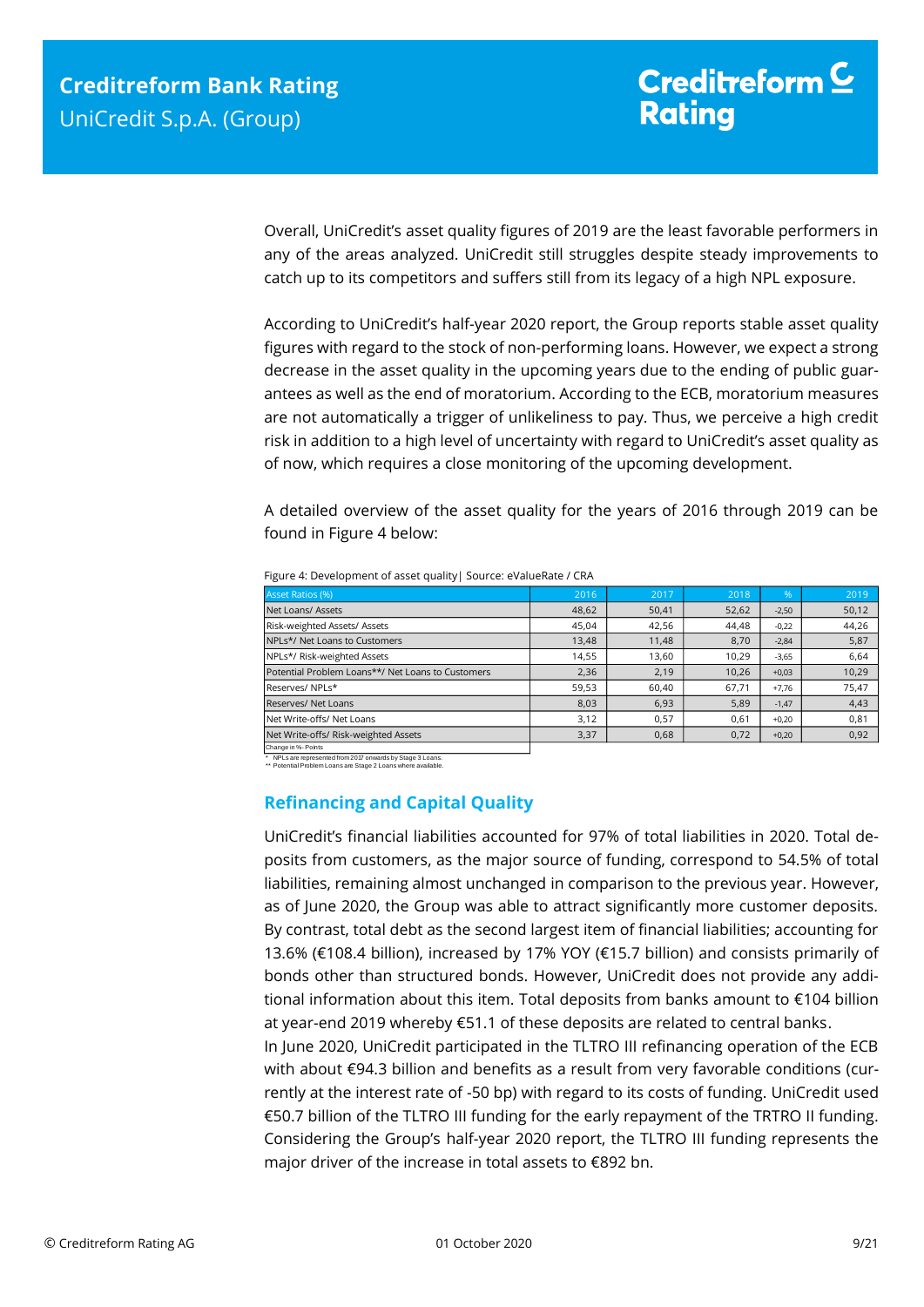The Group's total equity increased significantly due to suspended dividend distribution in relation with the Corona pandemic and the recommendation of the ECB. In addition, UniCredit postponed the intended share buyback for about €467 million. We are pleased about both measures taken by UniCredit. However, UniCredit intends to reinstate its dividend distribution policy for fiscal year 2020 and targets a payout ratio of about 50%.

A detailed overview of the development of liabilities for the years of 2016 through 2019 can be found in Figure 5 below:

| Liabilities (€000)                         | 2016        | 2017        | 2018                     | $\%$    | 2019        |
|--------------------------------------------|-------------|-------------|--------------------------|---------|-------------|
| <b>Total Deposits from Banks</b>           | 83.470.398  | 103.298.527 | 101.752.000              | $+2,3$  | 104.067.000 |
| <b>Total Deposits from Customers</b>       | 396.076.700 | 413.819.886 | 433.787.000              | $-0,3$  | 432.451.000 |
| <b>Total Debt</b>                          | 142.545.699 | 125.388.712 | 92.722.000               | $+16,9$ | 108.380.000 |
| Derivative Liabilities                     | 53.111.154  | 38.589.171  | 36.728.000               | $+11,2$ | 40.842.000  |
| Securities Sold, not yet Purchased         |             |             |                          |         |             |
| Other Financial Liabilities                | 76.765.826  | 69.049.766  | 82.738.000               | $-0.4$  | 82.411.000  |
| <b>Total Financial Liabilities</b>         | 751.969.777 | 750.146.062 | 747.727.000              | $+2,7$  | 768.151.000 |
| Insurance Liabilities                      |             |             | $\overline{\phantom{a}}$ |         |             |
| Non-current Liabilities & Discontinued Ops | 35.868.601  | 184.829     | 540.000                  | $+34,3$ | 725.000     |
| <b>Tax Liabilities</b>                     | 1.398.525   | 1.092.905   | 946.000                  | $+45,7$ | 1.378.000   |
| Provisions                                 | 11.667.206  | 9.567.752   | 11.659.000               | $-5,1$  | 11.059.000  |
| <b>Total Other Liabilities</b>             | 15.440.363  | 15.573.476  | 13.950.000               | $-10,0$ | 12.549.000  |
| <b>Total Liabilities</b>                   | 816.344.472 | 776.565.024 | 774.822.000              | $+2,5$  | 793.862.000 |
| <b>Total Equity</b>                        | 43.188.302  | 60.224.700  | 57.350.000               | $+7,7$  | 61.785.000  |
| <b>Total Liabilities and Equity</b>        | 859.532.774 | 836.789.724 | 832.172.000              | $+2,8$  | 855.647.000 |

Figure 5: Development of refinancing and capital adequacy| Source: eValueRate / CRA

UniCredit's CET1 ratio increased by 1.1 percentage points in comparison to the previous year. This positive development is due to the retained profit for 2019 (€3.373 bn), a positive valuation in the accumulated other comprehensive income primarily related to the change in the valuation criterion for tangible asset (€2.061 bn) and due to the positive effect equal deriving from the lower deduction on intangible assets connected to the deconsolidation of FinecoBank S.p.A (€654 mn). Despite of these improvement, the banks CET1 ratio is still below the average of the peer group and UniCredit still struggles to catch up to its competitors with regard to its regulatory capital ratios (see chart 3).

Chart 3: Boxplot of UniCredit's CET1 ratio and leverage ratio | Source: Own presentation

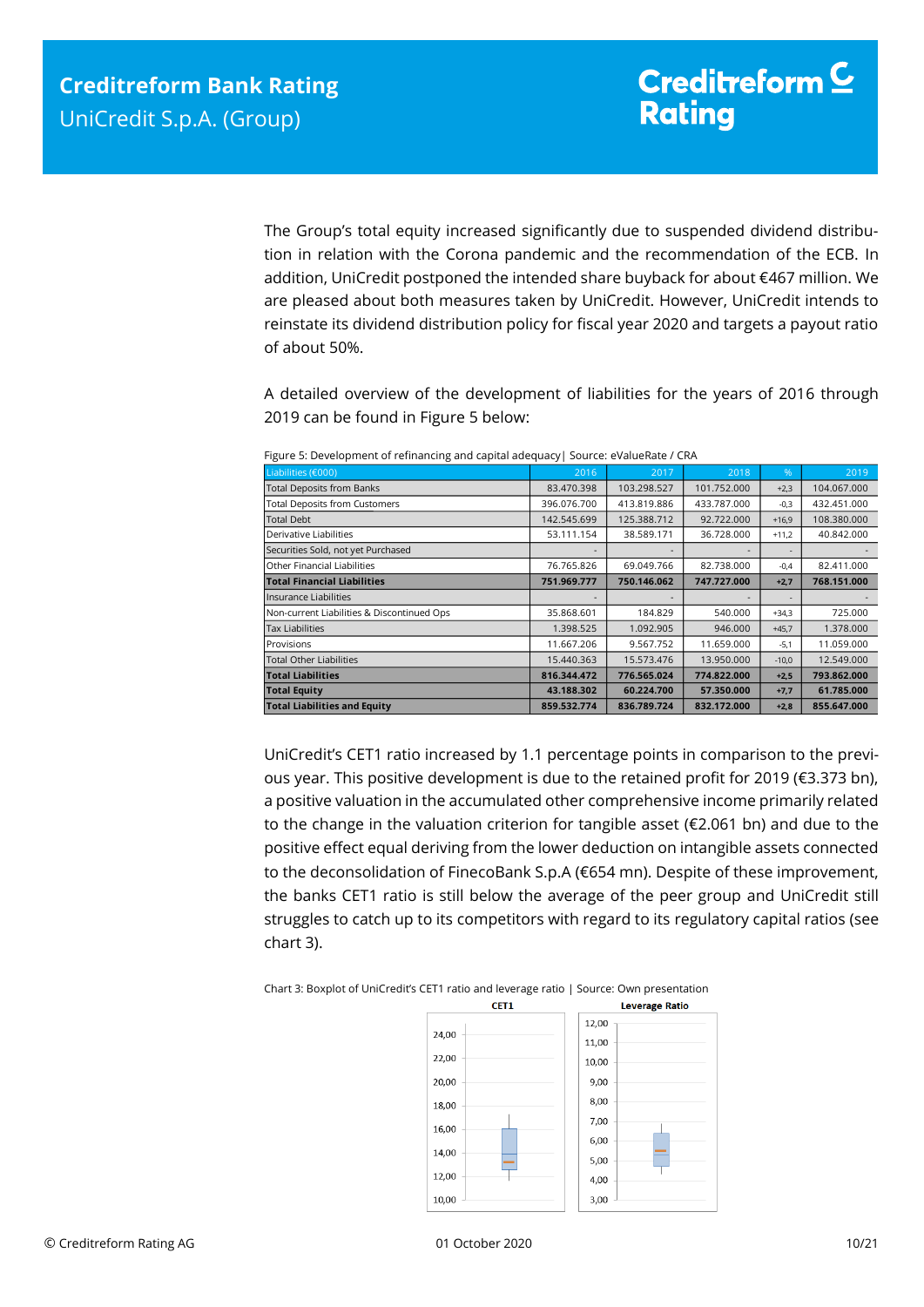In addition, UniCredit's AT1 Capital ratio (despite the issue of €1 billion AT1 Capital in March 2019) as well as its Total Capital ratio (despite the issue of about 3.3 bn Tier 2 Capital since February 2019) are slightly lower than the average of the peer group. However, due to the additional issue of €1.25 billion AT1 Capital in February 2020 and the issue of about €3.3 bn Tier 2 Capital in 2020, we expect UniCredit to catch up to its competitors with regard to its AT1 and Total Capital ratio. In addition, the Groups capital ratios will benefit from the waived dividend payment and share buyback. However, a negative net profit by the end of 2020 is likely which might counteract the aforementioned positive developments.

By contrast, the Group's Total Equity ratio exceeds the average of the peer group banks, while the leverage ratio of UniCredit is in line with the peer group average (see chart 3). Overall, UniCredit comfortably meets all regulatory requirements (CET1: 10.09%, AT1: 11.59% and TC: 13.59%) with its capital ratios.

A detailed overview of the development of capital ratios for the years of 2016 through 2019 can be found in Figure 6 below:

| Capital Ratios (%)                    | 2016  | 2017  | 2018  | $\%$    | 2019  |
|---------------------------------------|-------|-------|-------|---------|-------|
| Total Equity/ Total Assets            | 5,02  | 7,20  | 6,89  | $+0,33$ | 7,22  |
| Leverage Ratio                        | 3,61  | 5.73  | 5.06  | $+0.45$ | 5,51  |
| Common Equity Tier 1 Ratio (CET1)     | 8,15  | 13.73 | 12,13 | $+1,09$ | 13,22 |
| Tier 1 Ratio (CET1 + AT1)             | 9.04  | 15.36 | 13,64 | $+1.26$ | 14,90 |
| Total Capital Ratio (CET1 + AT1 + T2) | 11,66 | 18.10 | 15,80 | $+1,89$ | 17,69 |
| Change in %-Points                    |       |       |       |         |       |

Figure 6: Development of capital ratios | Source: eValueRate / CRA

<span id="page-10-0"></span>Due to UniCredit's bank capital and debt structure, as well as its status as an G-SIB, the Group's Preferred Senior Unsecured Debt instruments have not been notched down in comparison to the long-term issuer rating. Due to the seniority structure, UniCredit's non-preferred senior unsecured debt has been notched down by one notch. However, UniCredit's Tier 2 capital rating is three notches below the long-term issuer rating based on the bank's capital structure and seniority in accordance with our rating methodology. Additional Tier 1 capital is rated five notches below the long-term issuer rating, reflecting a high bail-in risk in the event of resolution.

## **Liquidity**

UniCredit has not published any exact figures for its Net Stable Funding Ratio, however, this ratio is binding starting 2021. The Group's LCR of 143% is just in line with the average of the peer group.

The customer deposits to total funding ratio reports the Group's stable and favorable source of funding - the deposits of its customers. However, considering the negative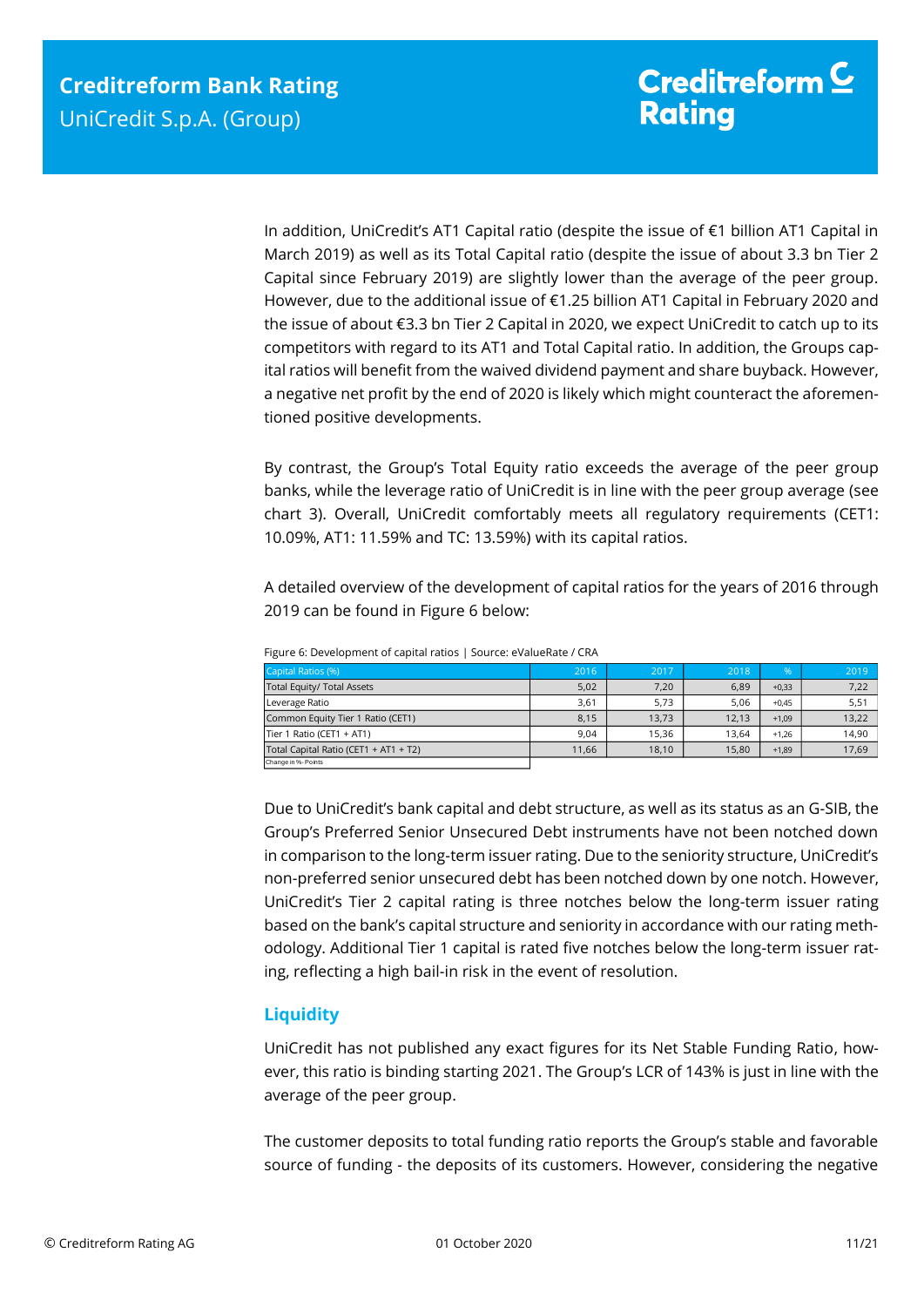interest rate for deposits at the ECB, UniCredit has to be aware in case of excess liquidity (in particular after the TLTRO III participation with the maximum amount). In addition, the almost equal LTD ratio with about 99% shows an adequate demand for the Group's loans.

Up to now, we do not perceive any liquidity issues at UniCredit and the whole banking sector.

A detailed overview of the development of liquidity for the years of 2016 through 2019 can be found in Figure 7 below.

| Liquidity (%)                                       | 2016   | 2017   | 2018   | 0/2     | 2019   |
|-----------------------------------------------------|--------|--------|--------|---------|--------|
| Net Loans/ Deposits (LTD)                           | 105.50 | 101.94 | 100.95 | $-1.78$ | 99.17  |
| Interbank Ratio                                     | 36.09  | 19.92  | 27.76  | $-0.22$ | 27,54  |
| Liquidity Coverage Ratio                            | 132.00 | 185.29 | 151.00 | $-8.00$ | 143,00 |
| Customer Deposits / Total Funding (excl. Derivates) | 51,89  | 56.07  | 58.77  | $-1.34$ | 57.43  |

Figure 7: Development of liquidity | Source: eValueRate / CRA

Net Stable Funding Ratio (NSFR)

ange in %- Poi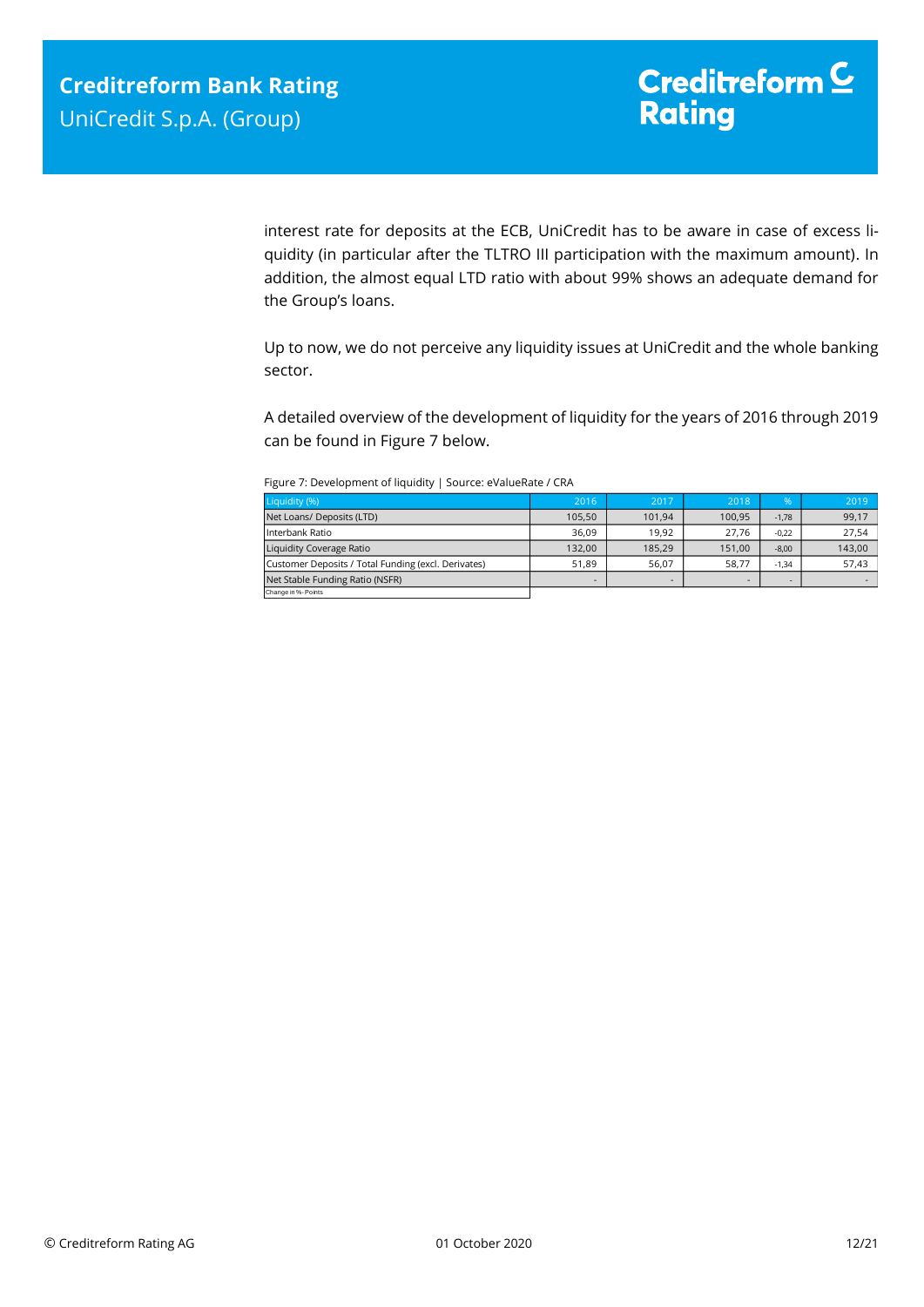# Creditreform<sup>C</sup> **Rating**

## <span id="page-12-0"></span>**Environmental, Social and Governance (ESG) Score Card**

UniCredit SpA (Group) has one significant and two moderate ESG rating drivers

• Corporate Governance is identified as a highly significant rating driver. The relevance for the credit rating results from the impact of the corporate governance factor on all other ESG factors and the overall well-being of the bank. This sub-factor is rated positive due to UniCredit's successfully executed Transform 2020 strategy, its ambitious goals with regard to its ESG policies as well was its sound development of its earnings figures and its asset quality.

• Corporate Behaviour and Green Financing / Promoting are identified as moderate rating driver. While Green Financing / Promoting is rated positive due to role as a joint bookrunner in 29 issues of green bonds in 2019, Coporate Behaviour is rated negative due the bank's misconduct in in relation with US sanctions and money laundering.

**ESG Score** 3,7 / 5

| <b>ESG Score Guidance</b> |                           |  |  |  |  |
|---------------------------|---------------------------|--|--|--|--|
|                           | > 4,25 Outstanding        |  |  |  |  |
|                           | >3,5 - 4,25 Above-average |  |  |  |  |
| >2,5 - 3,5 Average        |                           |  |  |  |  |
|                           | >1,75 - 2,5 Substandard   |  |  |  |  |
| $\le$ = 1.75 Poor         |                           |  |  |  |  |

| Factor      | Sub-Factor                                 | Consideration                                                                                                                                            | Relevance<br>Scale 2020 | Eval.    |
|-------------|--------------------------------------------|----------------------------------------------------------------------------------------------------------------------------------------------------------|-------------------------|----------|
|             | 1.1 Green Financing /<br>Promoting         | The sub-factor "Green Financing/Promoting" has a moderate relevance for the credit rating,<br>and is rated positive in terms of the CRA ESG criteria.    | 3                       | $^{(+)}$ |
| nmenta<br>ē | 1.2 Exposure to Environ-<br>mental Factors | The sub-factor "Exposure to Environmental Factors" has a low relevance for the credit<br>rating, and is rated positive in terms of the CRA ESG criteria. |                         | $^{(+)}$ |
| Envir       | 1.3 Resource Efficiency                    | The sub-factor "Resource Efficiency" has no significant relevance for the credit rating, and is<br>rated positive in terms of the CRA ESG criteria.      |                         | $^{(+)}$ |

| <u>ര</u><br>o<br>Ū | 2.1 Human Capital         | The sub-factor "Human Capital" has low relevance for the credit rating, and is rated positive<br>In terms of the CRA ESG criteria.                    |  |  |
|--------------------|---------------------------|-------------------------------------------------------------------------------------------------------------------------------------------------------|--|--|
|                    | 2.2 Social Responsibility | The sub-factor "Social Responsibility" has no significant relevance for the credit rating, and<br>is rated positive in terms of the CRA ESG criteria. |  |  |

| ω<br>൹<br>O | 3.1 Corporate Governance                                                                                                                                                   | The sub-factor "Corporate Governance" is highly relevant for the credit rating, and is rated<br>positive in terms of the CRA ESG criteria.                  |  |  |
|-------------|----------------------------------------------------------------------------------------------------------------------------------------------------------------------------|-------------------------------------------------------------------------------------------------------------------------------------------------------------|--|--|
|             | The sub-factor "Corporate Behaviour" has a moderate relevance for the credit rating, and is<br>3.2 Corporate Behaviour<br>rated negative in terms of the CRA ESG criteria. |                                                                                                                                                             |  |  |
|             | 3.3 Corporate Transparency                                                                                                                                                 | The sub-factor "Corporate Transparency" has no significant relevance for the credit rating,<br>and is rated very positive in terms of the CRA ESG criteria. |  |  |

| <b>ESG Relevance Scale</b> |                          | <b>ESG Evaluation Guidance</b> |                 |
|----------------------------|--------------------------|--------------------------------|-----------------|
|                            | <b>Highest Relevance</b> | $(+ +)$                        | Strong positive |
| $\overline{4}$             | <b>High Relevance</b>    | $^{(+)}$                       | Positive        |
| 3                          | Moderate Relevance       |                                | Neutral         |
| $\overline{\phantom{0}}$   | Low Relevance            | ( - )                          | Negative        |
|                            | No significant Relevance |                                | Strong negativ  |

The ESG Score is based on the Methodology "Environmental, Social and Governance Score of Banken (Version 1.0)" of Creditreform Rating AG, which is available on our homepage https://creditreform-rating.de/en/about-us/regulatory-requirements.html. In addition, we refer to CRA's position paper "Consodering the Impact of ESG Factors".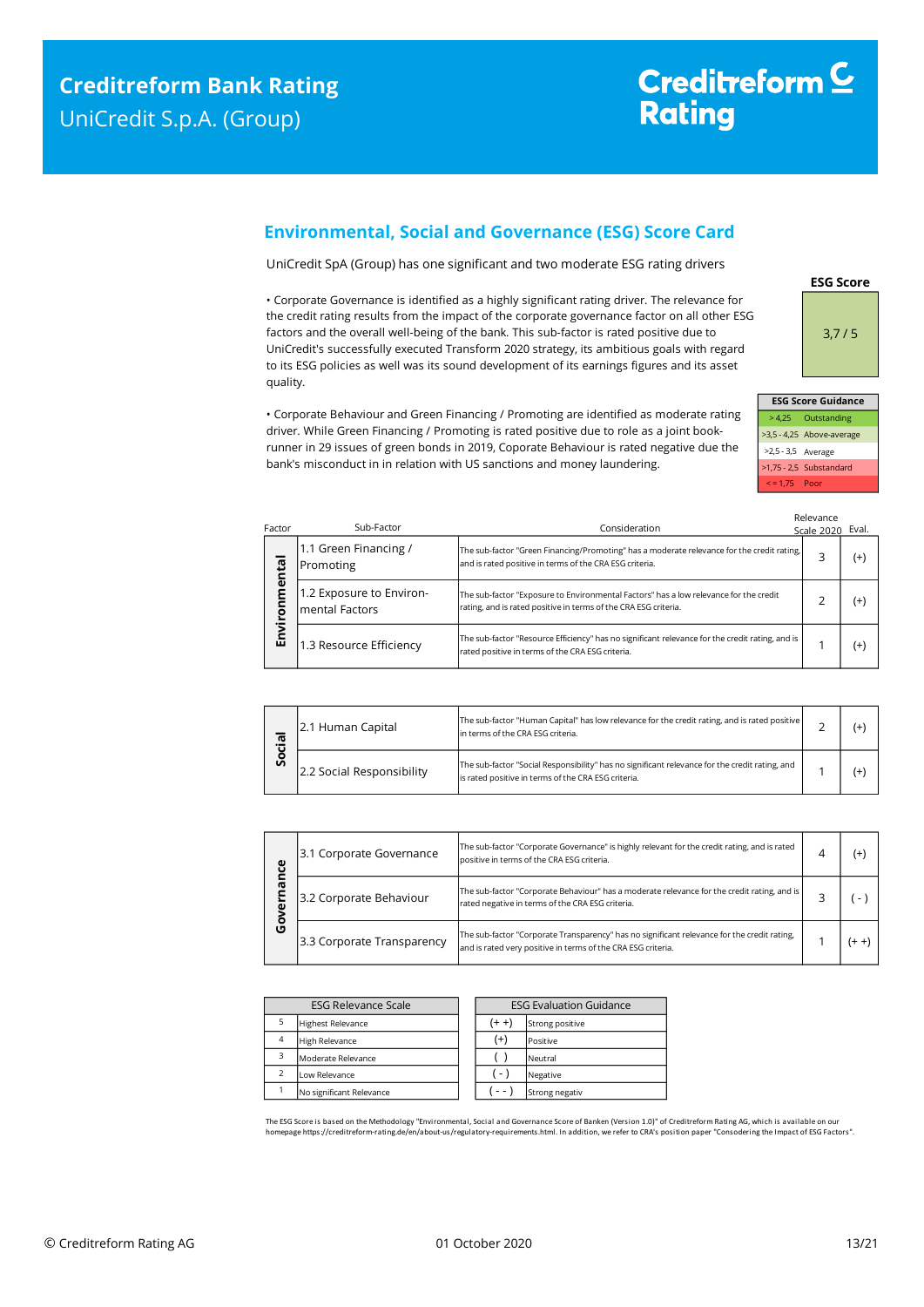# <span id="page-13-0"></span>**Conclusion**

Overall, UniCredit S.p.A. (Group) shows an ordinary year of performance in 2019, but faces a very challenging fiscal year 2020. The Corona pandemic has a massive impact on the Italian market, which is the major market of UniCredit. Moreover, the current economic development is characterized by a high degree of uncertainty for the second largest bank in Italy despite its diversified business model.

The Group reported an ordinary level of profitability with its earnings figures in 2019. However, we expect a strong negative impact on the profitability of UniCredit in the fiscal year 2020 due the Corona pandemic. The massive increase in loan loss provisions has a significantly negative impact on UniCredit's profitability. In addition, the bank has to cope with two adverse one-off effects related to the sale of Yapi Bank and related to the severance for the personnel in Italy. A positive net result for fiscal year 2020 is questionable. Moreover, a second wave of the pandemic might lead to a further decline of the profitability. In addition, the development of UniCredit's cost of risk is subject to a high degree of uncertainty because of the strong economic downturn in Italy. However, a strong increase of the banks cost of risk is foreseeable. By contrast, UniCredit benefits from its cost cutting measures following its new strategy, its diversified business model and its operating profitability.

The asset quality of UniCredit remains unsatisfactory even though UniCredit was able to improve its quality in the past years clearly. However, the sudden impact of the Corona pandemic and the following strong economic downturn, especially in Italy, is likely to lead to regression with regard to UniCredit's reduction of its NPL portfolio. In addition, UniCredit reports a significant amount of exposure related to memorandum measures. Thus, the bank might bear huge credit risk in its loan portfolio, which in turn might have a negative impact on the Group's profitability and capitalization.

UniCredit's business activities are dependent to a high degree on wellbeing of its home market Italy. In addition, a significant amount of Italian government bonds tightens the connection to the Italian state. The economic downturn of about a 10% in Italy's GDP imposes a huge burden. The expected low and slow rebound might reinforce this burden. However, UniCredit benefits from the ECB's TLTRO III operations by decreasing cost of funding.

On the liabilities side, UniCredit records a sound growth in its customer deposits (excl. repos) following the Corona pandemic. UniCredit's regulatory capital ratios are below average of its competitors. However, the banks regulatory capital ratio will benefit from the waived dividend payment for 2019 and the postponed share buyback. The already announced dividend payment in 2020 might have a contrary effect. The liquidity situation of UniCredit remains sufficient.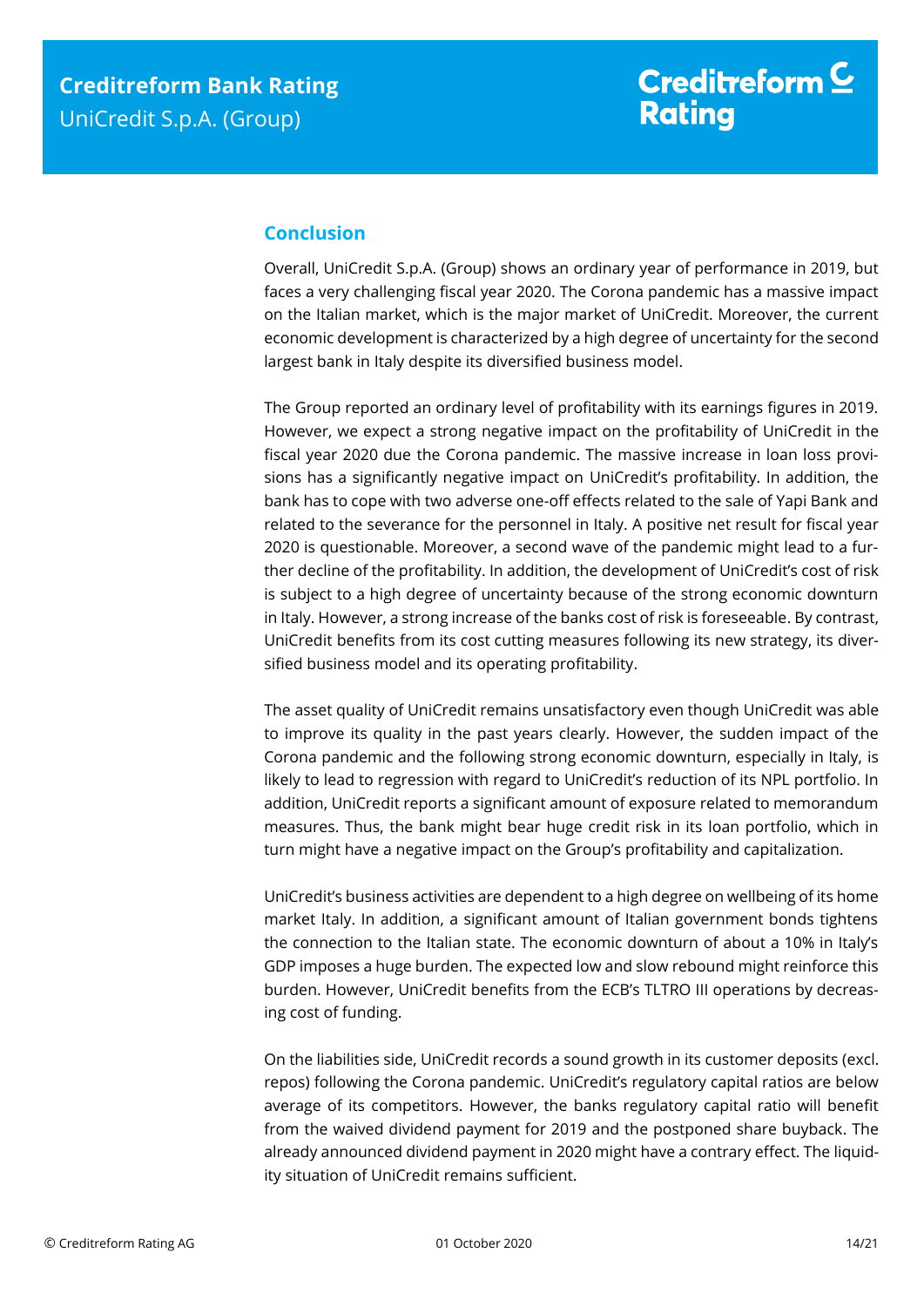It remains to be seen whether the Group will be able to be profitable in 2020 and whether the loan loss provision proves to be sufficient. In addition, the impact of the Corona pandemic bears a high risk for the Group next to the still challenging low interest rate environment. Nevertheless, we expect UniCredit as the second largest bank in Italy with a strong franchise in Germany and Austria to overcome this challenging environment. However, the development is strongly correlated with the wellbeing of the banks major market Italy.

## **Outlook**

We consider the outlook of UniCredit's (Group) long-term issuer rating and its bank capital and debt instruments as stable. This reflects our view that the bank likely be profitable in the long-run despite the tremendous short-term Corona pandemic impact. In particular, we expect UniCredit to achieve a solid positive result in 2021. However, we will observe how the bank will deal with the Corona pandemic effects on the economy and especially the impact on the banks quality of assets. In addition, we assume no significant economic worsening due to the Corona pandemic and stable political environment in the banks markets of operations.

## **Scenario Analysis**

Best-case scenario: BBB+ Worst-case scenario: BB-

#### Please note:

The scenarios are based on information available at the time of the rating. Within the forecast horizon, circumstances may occur that could lead to a change of the rating out of the indicated range.

In a scenario analysis, the bank is able to reach an "BBB+" rating in the "best case" scenario and an "BB-" rating in the "worst case" scenario. The ratings of bank capital and senior unsecured debt would behave similarly based on our rating mechanism. These ratings are especially sensitive to changes in total equity and to the bank capital and debt structure in general.

We might upgrade UniCredit S.p.A. (Group) long-term issuer credit rating and its bank capital and debt instruments if we see that UniCredit is able to improve significantly its asset quality in addition to increased capital ratios while maintaining its level of profitability.

By contrast, a downgrade of the Group`s long-term issuer credit rating and its bank capital and debt instruments is likely if we see declining capital ratios as well as a declining profitability. In particular, we will observe the ongoing Corona pandemic impact on UniCredit's asset quality and its business activities in general. Moreover, we see a close economic relation to the wellbeing of the Italian nation.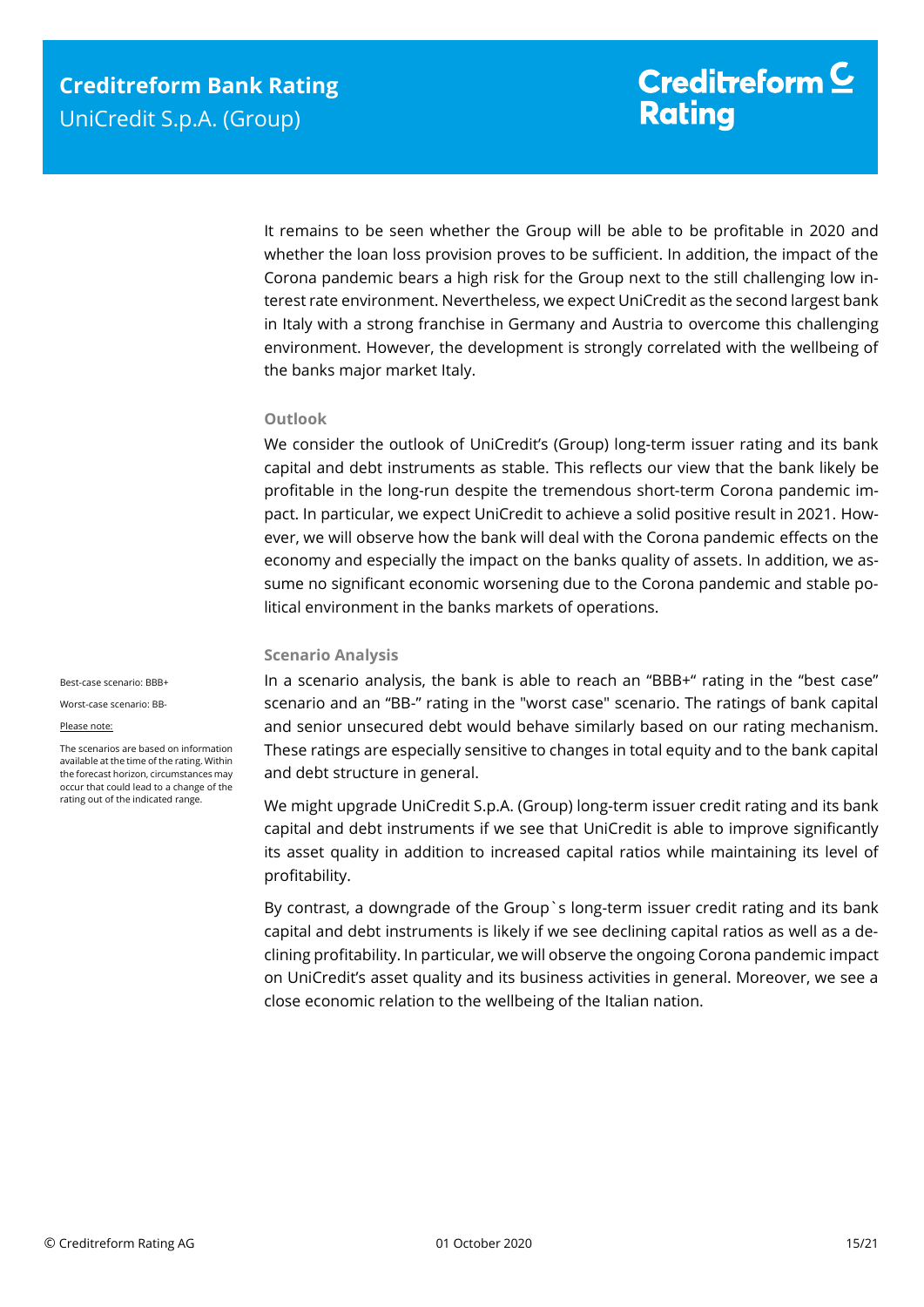# <span id="page-15-0"></span>**Appendix**

**Bank ratings**

The bank ratings are dependent on a host of quantitative and qualitative factors. An improvement in either sub-category may result in a higher rating score.

LT Issuer / Outlook / Short-Term **BBB- / stable / L3**

**Bank Capital and Debt Instruments Ratings**

The ratings for bank capital and debt instruments are inter alia dependent on subordination and relative size of the instrument class, based on the long-term issuer rating of the bank.

| Preferred Senior Unsecured Debt (PSU):         | BBB- |
|------------------------------------------------|------|
| Non-Preferred Senior Unsecured Debt (NPS): BB+ |      |
| Tier 2 (T2):                                   | RR-  |
| Additional Tier 1 (AT1):                       | R    |

## **Rating History**

Please consult our website [www.creditreform-rating.de](http://www.creditreform-rating.de/) for additional information regarding the dates of publication.

| <b>Bank Issuer Rating</b>                                      | <b>Rating Date</b> | <b>Result</b>             |  |
|----------------------------------------------------------------|--------------------|---------------------------|--|
| LT / Outlook / Short-Term (Initial)                            | 12.01.2018         | BB+ / stable / NEL        |  |
| <b>Rating Update</b>                                           | 03.08.2018         | BBB- / stable / L3        |  |
| <b>Rating Update</b>                                           | 16.10.2019         | BBB- / stable / L3        |  |
| Monitoring                                                     | 24.03.2020         | BBB- / NEW / L3           |  |
| <b>Rating Update</b>                                           | 01.10.2020         | BBB- / stable / L3        |  |
| <b>Bank Capital and Debt Instruments</b>                       | <b>Rating Date</b> | <b>Result</b>             |  |
| Senior Unsecured / T2 / AT1 (Initial)                          | 12.01.2018         | $BB+$ / B / B-            |  |
| Senior Unsecured / T2 / AT1                                    | 03.08.2018         | <b>BBB-/BB-/B</b>         |  |
| <b>PSU / NPS / T2 / AT1</b>                                    | 16.10.2019         | BBB- / BB+ / BB- /B       |  |
| <b>PSU / NPS / T2 / AT1</b>                                    | 24.03.2020         | BBB- / BB+ / BB- /B (NEW) |  |
| <b>Rating Update</b>                                           | 01.10.2020         | BBB- / BB+ / BB- /B       |  |
| <b>Subsidiaries of the Bank</b>                                | <b>Rating Date</b> | <b>Result</b>             |  |
| UniCredit Bank Austria AG                                      |                    |                           |  |
| LT / Outlook / Short-Term (Initial)                            | 03.08.2018         | BBB- / stable / L3        |  |
| <b>Rating Update</b>                                           | 16.10.2019         | BBB- / stable / L3        |  |
| Monitoring                                                     | 24.03.2020         | BBB- / NEW / L3           |  |
| Rating Update                                                  | 01.10.2020         | BBB- / stable / L3        |  |
| Bank Capital and Debt Instruments of UniCredit Bank Austria AG |                    |                           |  |

Figure 8: Rating History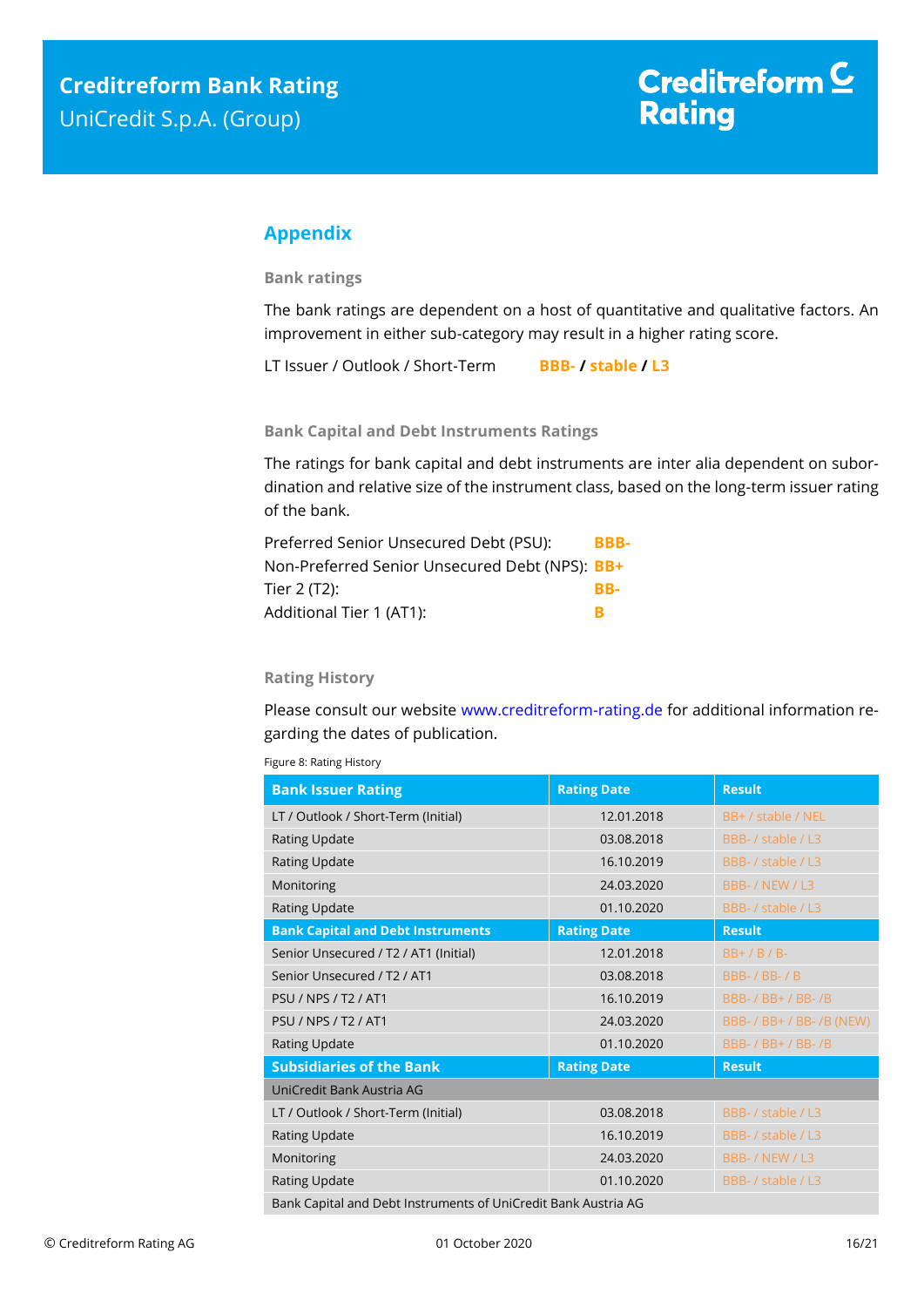# Creditreform <sup>C</sup><br>Rating

| Senior Unsecured / T2 / AT1 (Initial)                           | 03.08.2018 | <b>BBB-/BB-/B</b>         |  |
|-----------------------------------------------------------------|------------|---------------------------|--|
| <b>PSU / NPS / T2 / AT1</b>                                     | 16.10.2019 | BBB- / BB+ / BB- /B       |  |
| <b>PSU / NPS / T2 / AT1</b>                                     | 24.03.2020 | BBB- / BB+ / BB- /B (NEW) |  |
| <b>PSU / NPS / T2 / AT1</b>                                     | 01.10.2020 | BBB- / BB+ / BB- /B       |  |
| UniCredit Bank AG                                               |            |                           |  |
| LT / Outlook / Short-Term (Initial)                             | 03.08.2018 | BBB- / stable / L3        |  |
| <b>Rating Update</b>                                            | 16.10.2019 | BBB- / stable / L3        |  |
| Monitoring                                                      | 24.03.2020 | BBB- / NEW / L3           |  |
| <b>Rating Update</b>                                            | 01.10.2020 | BBB- / stable / L3        |  |
| Bank Capital and Debt Instruments of UniCredit Bank AG          |            |                           |  |
| Senior Unsecured / T2 / AT1 (Initial)                           | 03.08.2018 | <b>BBB-/BB-/B</b>         |  |
| <b>PSU / NPS / T2 / AT1</b>                                     | 16.10.2019 | BBB- / BB+ / BB- /B       |  |
| <b>PSU / NPS / T2 / AT1</b>                                     | 24.03.2020 | BBB- / BB+ / BB- /B (NEW) |  |
| <b>PSU / NPS / T2 / AT1</b>                                     | 01.10.2020 | BBB- / BB+ / BB- /B       |  |
| UniCredit Bank Ireland Plc                                      |            |                           |  |
| LT / Outlook / Short-Term (Initial)                             | 03.08.2018 | BBB- / stable / L3        |  |
| <b>Rating Update</b>                                            | 16.10.2019 | BBB- / stable / L3        |  |
| Monitoring                                                      | 24.03.2020 | BBB- / NEW / L3           |  |
| Rating Update                                                   | 01.10.2020 | BBB- / stable / L3        |  |
| Bank Capital and Debt Instruments of UniCredit Bank Ireland Plc |            |                           |  |
| Senior Unsecured / T2 / AT1 (Initial)                           | 03.08.2018 | <b>BBB-/BB-/B</b>         |  |
| <b>PSU / NPS / T2 / AT1</b>                                     | 16.10.2019 | BBB- / BB+ / BB- / B      |  |
| <b>PSU / NPS / T2 / AT1</b>                                     | 24.03.2020 | BBB- / BB+ / BB- /B (NEW) |  |
| <b>PSU / NPS / T2 / AT1</b>                                     | 01.10.2020 | BBB- / BB+ / BB- /B       |  |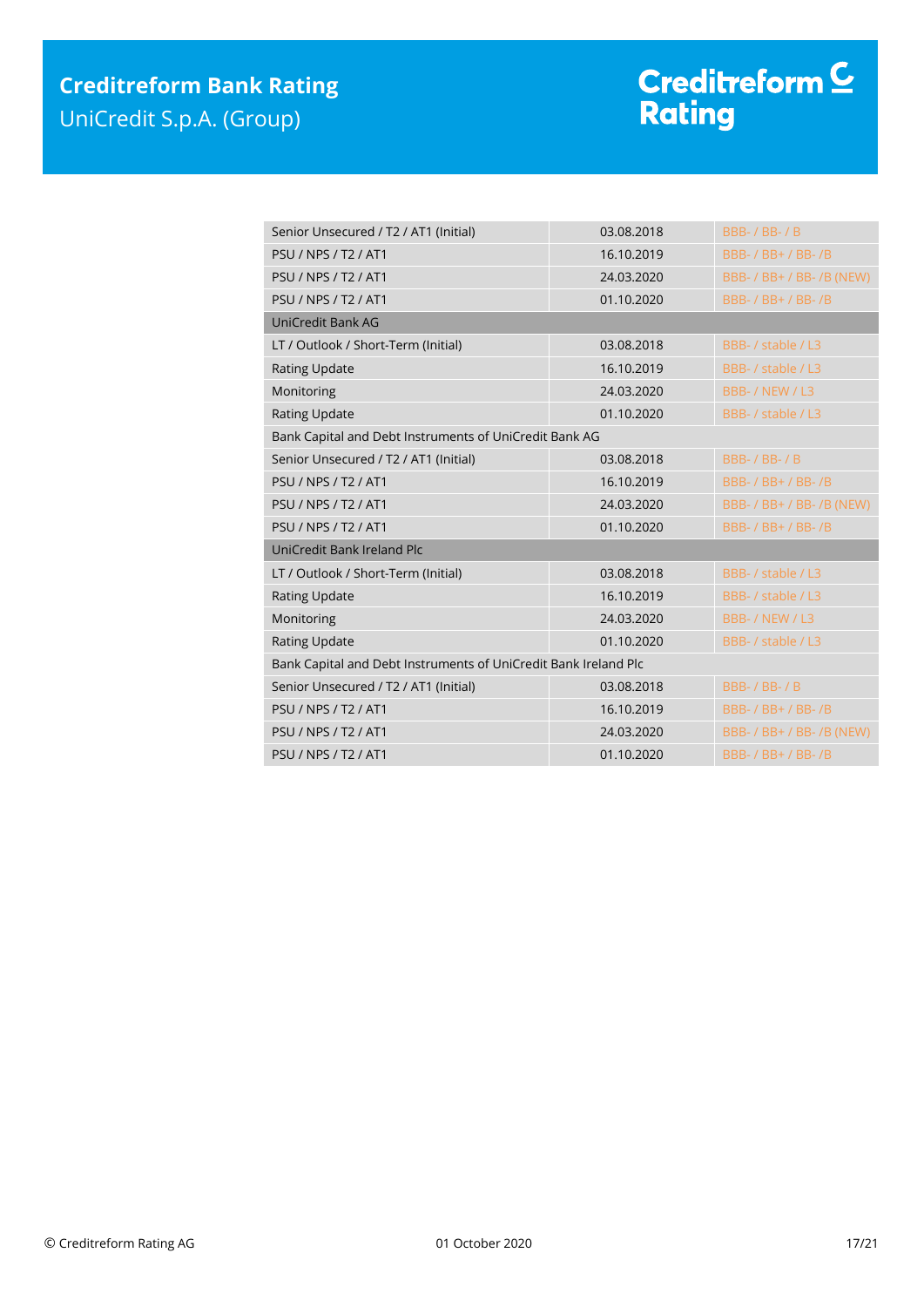## **Regulatory**

Creditreform Rating AG was neither commissioned by the rating object nor by any other third party for the rating. The analysis took place on a voluntary basis by Creditreform Rating AG and is to be described in the regulatory sense as an unsolicited rating. The following scheme clarifies the level of participation of the rated entity (rating object):

| <b>Unsolicited Credit Rating</b>                       |    |  |
|--------------------------------------------------------|----|--|
| With Rated Entity or Related Third Party Participation | No |  |
| With Access to Internal Documents                      | No |  |
| With Access to Management<br>N٥                        |    |  |

The rating is based on publicly available information and internal evaluation methods for the rated bank. The quantitative analysis is based mainly on the latest annual accounts, interim reports, other investor relations information of the bank, and calculated key figures by eValueRate / CRA. Subject to a peer group analysis were 24 competing institutes.

The information and documents processed met the requirements of the rating system of Creditreform Rating AG as published on the website www.creditreform-rating.de. The rating was carried out on the basis of the rating methodology fo[r bank ratings as \(Version 2.0\),](https://www.creditreform-rating.de/en/about-us/regulatory-requirements.html?file=files/content/downloads/Externes%20Rating/Regulatorische%20Anforderungen/EN/Ratingmethodiken%20EN/Rating%20Methodology%20Bank%20Ratings%20v2.0.pdf) the methodology for the [rating of bank capital and unsecured debt instruments \(Version 2.0\)](https://www.creditreform-rating.de/en/about-us/regulatory-requirements.html?file=files/content/downloads/Externes%20Rating/Regulatorische%20Anforderungen/EN/Ratingmethodiken%20EN/Bank%20Capital%20and%20Unsecured%20Debt%20Instruments%20Methodology.pdf) as well as the rating methodology for [Environmental, Social and Governance Score for Banks \(Version 1.0\)](https://www.creditreform-rating.de/en/about-us/regulatory-requirements.html?file=files/content/downloads/Externes%20Rating/Regulatorische%20Anforderungen/EN/Ratingmethodiken%20EN/Rating%20Methodology%20ESG%20v1.0.pdf) in conjunction with Creditreform's basic documen[t Rating Criteria and Definitions \(Version 1.3\).](https://www.creditreform-rating.de/en/about-us/regulatory-requirements.html?file=files/content/downloads/Externes%20Rating/Regulatorische%20Anforderungen/EN/Ratingmethodiken%20EN/CRAG%20Rating%20Criteria%20and%20Definitions.pdf)

The complete presentation of the rating methodologies used by Creditreform Rating AG and the basic document Rating Criteria and Definitions (Version 1.3) are published on our homepage:

#### <https://www.creditreform-rating.de/en/about-us/regulatory-requirements.html>

On 01 October 2020, the rating was presented by the analysts to the rating committee and adopted in a resolution.

The rating result was communicated to UniCredit S.p.A. (Group) and the relevant subsidiaries, and the preliminary rating report was made available to the bank. There was no change in the rating score.

The rating is valid until withdrawal and is subject to monitoring from the rating date (see cover page). The rating will be comprehensively reviewed at least once every year. Within this period, the rating can be updated.

In 2011 Creditreform Rating AG was registered within the European Union according to EU Regulation 1060/2009 (CRA-Regulation). Based on the registration Creditreform Rating AG (CRA) is allowed to issue credit ratings within the EU and is bound to comply with the provisions of the CRA-Regulation.

## **Conflict of Interests**

No conflicts of interest were identified during the rating process that might influence the analyses and judgements of the rating analysts involved or any other natural person whose services are placed at the disposal or under the control of Creditreform Rating AG and who are directly involved in credit rating activities or approving credit ratings and rating outlooks.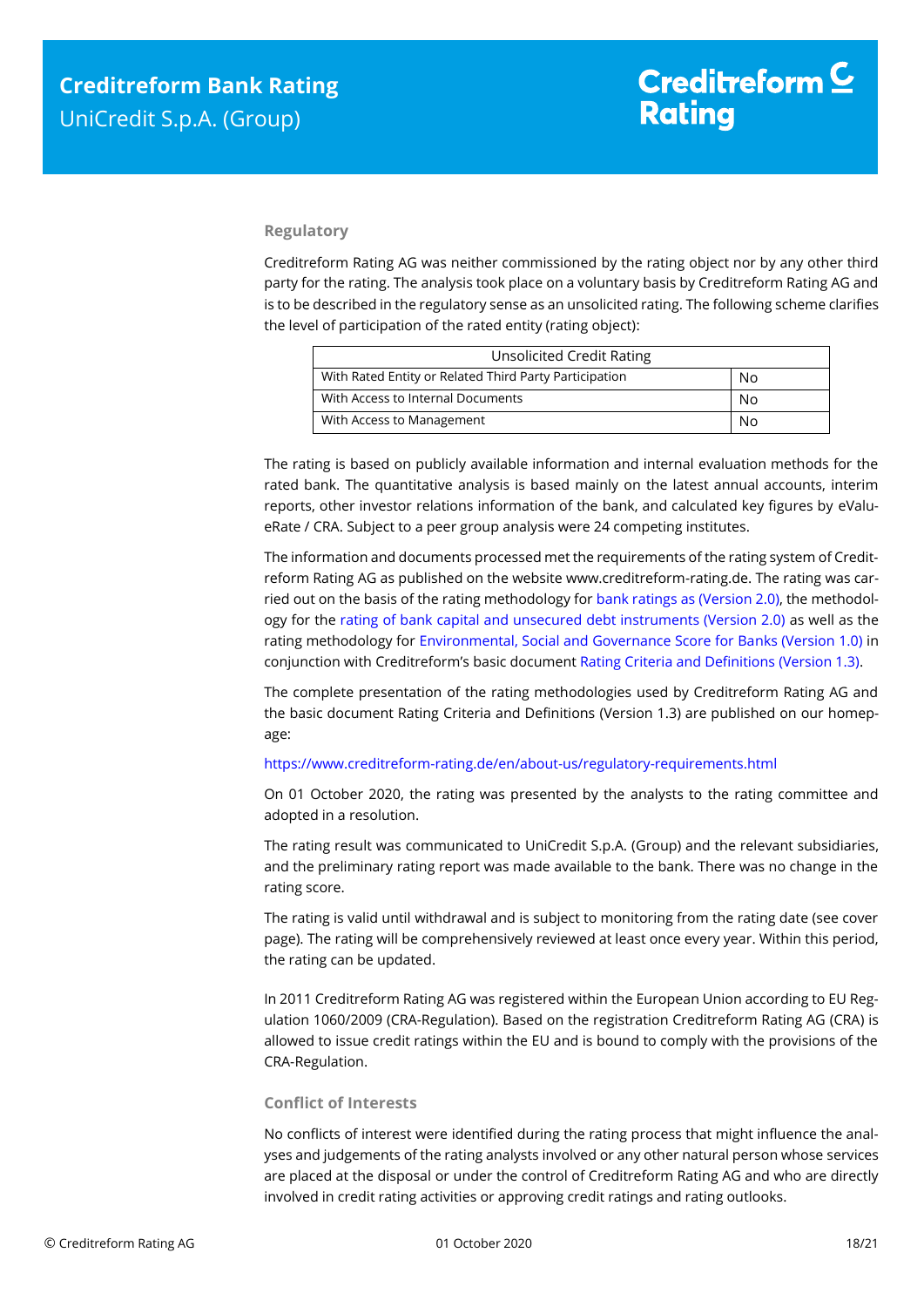In case of providing ancillary services to the rated entity, CRA will disclose all ancillary services in the credit rating report.

**Rules on the Presentation of Credit Ratings and Rating Outlooks**

The approval of credit ratings and rating outlooks follows our internal policies and procedures. In line with our policy "Rating Committee," all credit ratings and rating outlooks are approved by a rating committee based on the principle of unanimity.

To prepare this credit rating, CRA has used following substantially material sources:

- 1. Aggregated data base by eValueRate
- 2. Annual Report and interim reports
- 3. Investors relations information and other publications
- 4. Website of the rated bank
- 5. Public and internal market analyses
- 6. Internet research

There are no other attributes and limitations of the credit rating or rating outlook other than displayed on the CRA website. Furthermore CRA considers satisfactory the quality and extent of information available on the rated entity. In regard to the rated entity Creditreform Rating AG regarded available historical data as sufficient.

Between the disclosure of the credit rating to the rated entity and the public disclosure no amendments were made to the credit rating.

The "Basic data" information card indicates the principal methodology or version of methodology that was used in determining the rating, with a reference to its comprehensive description.

In case where the credit rating is based on more than one methodology or where reference only to the principal methodology might cause investors to overlook other important aspects of the credit rating, including any significant adjustments and deviations, Creditreform Rating AG explains this fact in the credit rating and indicates how the different methodologies or these other aspects are taken into account in the credit rating. This information is integrated in the credit rating report.

The meaning of each rating category, the definition of default or recovery and any appropriate risk warning, including a sensitivity analysis of the relevant key rating assumptions, such as mathematical or correlation assumptions, accompanied by worst-case scenario credit ratings as well as best-case scenario credit ratings are explained in mentioned methodologies and / or in the credit rating report.

The date at which the credit rating was released for distribution for the first time and when it was last updated including any rating outlooks is indicated clearly and prominently in the "Basic data" card as a "Rating action"; first release is indicated as "initial rating", other updates are indicated as an "update", "upgrade or downgrade", "not rated", "confirmed", "selective default" or "default".

In the case of a rating outlook, the time horizon is provided during which a change in the credit rating is expected. This information is available within "Basic data" information card.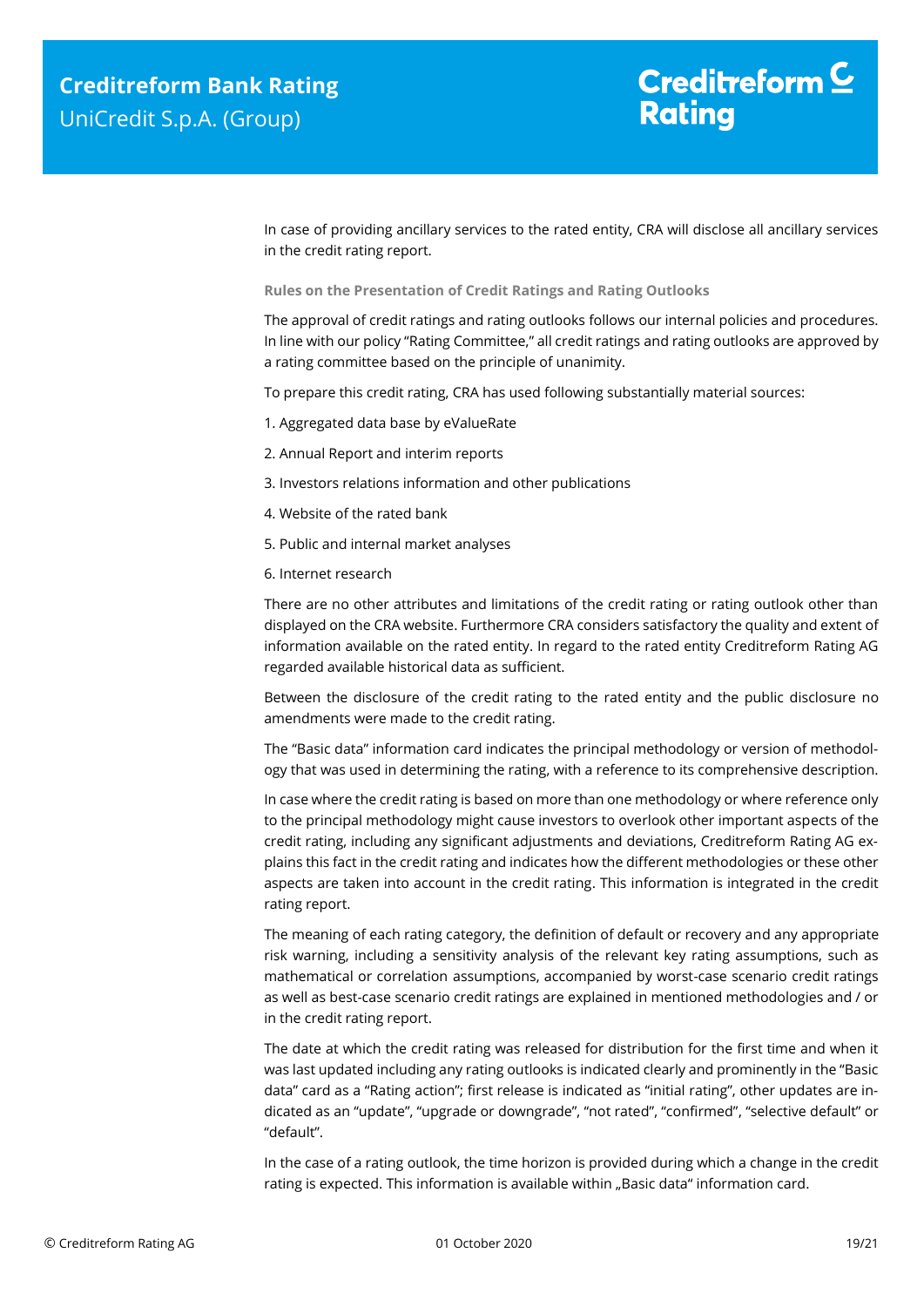In accordance to Article 11 (2) EU-Regulation (EC) No 1060/2009 registered or certified credit rating agency shall make available in a central repository established by ESMA information on its historical performance data, including the ratings transition frequency, and information about credit ratings issued in the past and on their changes. Requested data are available at the ESMA website: https://cerep.esma.europa.eu/cerep-web/statistics/defaults.xhtml.

An explanatory statement of the meaning of Creditreform's default rates are available in the credit rating methodologies disclosed on the website.

#### **Disclaimer**

Any rating performed by Creditreform Rating AG is subject to the Creditreform Rating AG Code of Conduct which has been published on the web pages of Creditreform Rating AG. In this Code of Conduct, Creditreform Rating AG commits itself – systematically and with due diligence – to establish its independent and objective opinion as to the sustainability, risks and opportunities concerning the enterprise or the issue under review.

Future events are uncertain, and forecasts are necessarily based on assessments and assumptions. This rating is therefore no statement of fact, but an opinion. For this reason, Creditreform Rating AG cannot be held liable for the consequences of decisions made on the basis of any of their ratings. Neither should these ratings be construed as recommendations for investors, buyers or sellers. They should only be used by market participants (entrepreneurs, bankers, investors etc.) as one factor among others when arriving at corporate or investment decisions. Ratings are not meant to be used as substitutes for one's own research, inquiries and assessments.

We have assumed that the documents and information made available to us by the client are complete and accurate and that the copies provided to us represent the full and unchanged contents of the original documents. Creditreform Rating AG assumes no responsibility for the true and fair representation of the original information.

This report is protected by copyright. Any commercial use is prohibited without prior written permission from Creditreform Rating AG. Only the full report may be published in order to prevent distortion of the report's overall assessment. Excerpts may only be used with the express consent of Creditreform Rating AG. Publication of the report without the consent of Creditreform Rating AG is prohibited. Only ratings published on the Creditreform Rating AG web pages remain valid.

Creditreform Rating AG